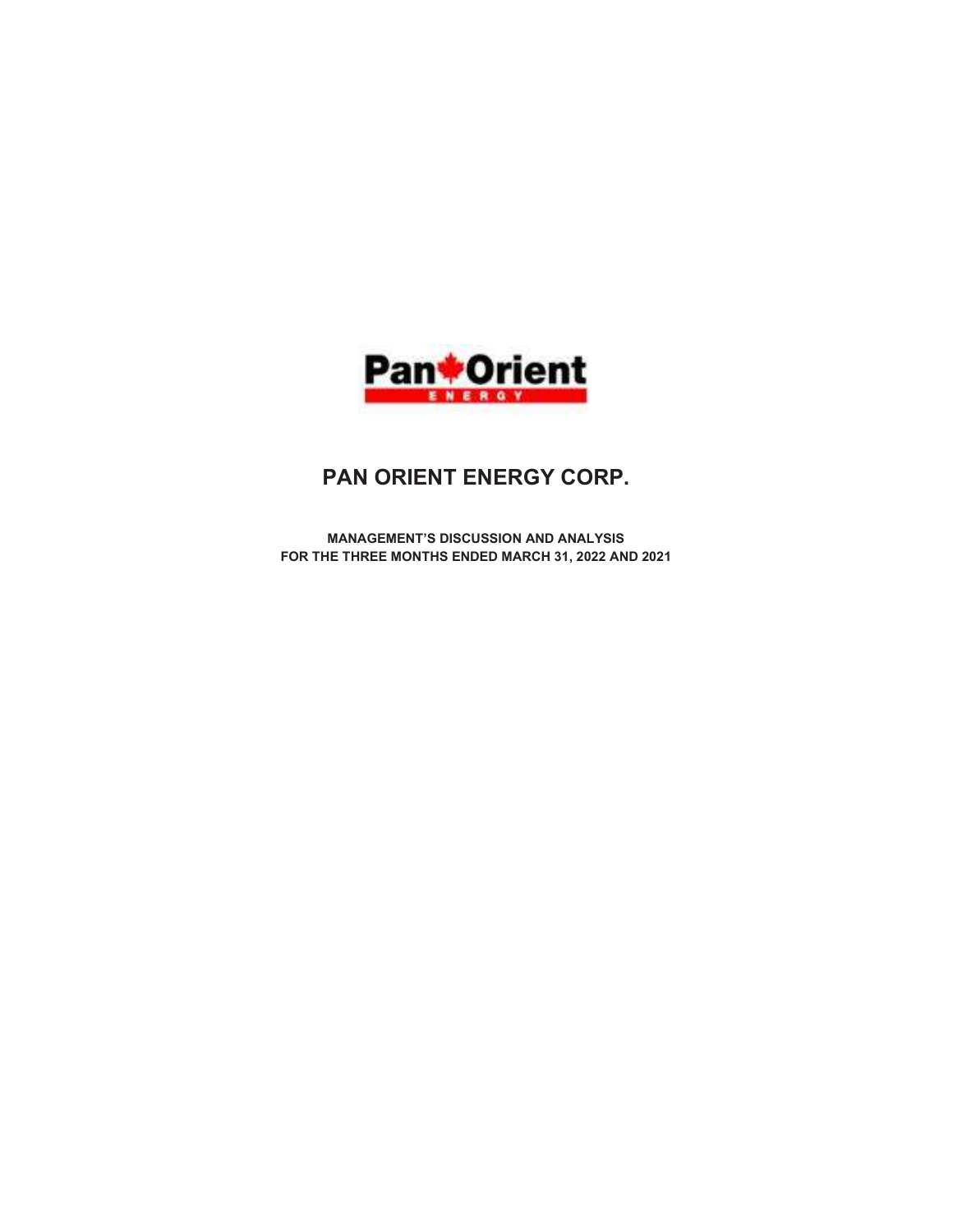#### Management's Discussion and Analysis

The following Management's Discussion and Analysis ("MD&A") of the operating and financial results of Pan Orient Energy Corp. ("Pan Orient" or the "Company") is prepared effective May 10, 2022 and should be read in conjunction with the unaudited condensed interim consolidated financial statements and notes thereto for the three months ended March 31, 2022 and the audited consolidated financial statements and notes thereto and MD&A for the year ended December 31, 2021. The financial statements have been prepared in accordance with International Financial Reporting Standards ("IFRS").

Pan Orient is an oil and natural gas company based in Calgary, Alberta, with interests in Pan Orient Energy (Siam) Ltd. which has properties onshore Thailand, and interests in Andora Energy Corporation ("Andora") which has properties in northern Alberta, Canada.

Pan Orient holds a 71.8% equity interest in Andora. The accounts of Andora are included in the consolidated financial statements and the 28.2% of non-controlling interest in the net assets of Andora are identified separately from the Company's shareholders' equity.

Pan Orient holds a 50.01% equity interest in Pan Orient Energy (Siam) Ltd. as a joint arrangement where the Company shares joint control with the 49.99% equity interest holder. The resulting joint arrangement is classified as a Joint Venture under IFRS 11 and is accounted for using the equity method of accounting where Pan Orient's 50.01% equity interest in the assets, liabilities, working capital, operations and capital expenditures of Pan Orient Energy (Siam) Ltd. are recorded in Investment in Thailand Joint Venture.

The undeveloped onshore interests in Indonesian East Jabung Production Sharing Contract ("PSC") expired in January 2020. The operator is continuing to complete the final steps to be taken for formal approval of the expiry from the Government of Indonesia, including reclamation requirements. The Company is withdrawing from operations in Indonesia. Operations in Indonesia for accounting purposes are considered discontinued operations effective January 1, 2020.

Please note that all amounts are in Canadian dollars unless otherwise stated, translation of items denominated in foreign currencies as at March 31, 2022 into Canadian dollars using March 31, 2022 exchange rates, represent the net amount to Pan Orient's interests unless otherwise stated, and BOPD refers to barrels of oil per day.

## Forward-Looking Statements

This MD&A contains forward-looking information within the meaning of securities laws. Forward-looking statements and information concerning anticipated financial performance are based on management's assumptions using information currently available. Material factors or assumptions used to develop forward-looking information include potential business prospects, growth strategies, the ability to add production and reserves through development and exploration activities, projected capital costs, government legislation, well performance, the ability to market production, the commodity price environment and quality differentials and exchange rates. Although management considers its assumptions to be reasonable based on these factors, they may prove to be incorrect.

Forward-looking information is generally identifiable by the terminology used, such as "expect", "believe", "estimate", "should", "anticipate" and "potential" or other similar wording. Forward-looking information in this MD&A includes, but is not limited to, references to: renewal, extension or termination of oil and gas concessions and production sharing contracts; other regulatory approvals; well drilling programs and drilling plans; estimates of reserves and potentially recoverable resources, information on future production and project start-ups, and status of farmout and other transactions; potential purchases of common shares under the normal course issuer bid; and sufficiency of financial resources. By their very nature, the forward-looking statements contained in this MD&A require Pan Orient and its management to make assumptions that may not materialize or that may not be accurate. The forwardlooking information contained in this MD&A is subject to known and unknown risks and uncertainties and other factors, which could cause actual results, expectations, achievements or performance to differ materially, including without limitation: imprecision of reserves estimates and estimates of recoverable quantities of oil, changes in project schedules, operating and reservoir performance, the effects of weather and climate change, the results of exploration and development drilling and related activities, changes in demand for oil and gas, the results of commercial negotiations, the timing and outcome of applications for government approvals, other technical and economic factors or revisions and other factors, many of which are beyond the control of Pan Orient. Although Pan Orient believes that the expectations reflected in its forward-looking statements are reasonable, it can give no assurances that the expectations of any forward-looking statements will prove to be correct.

The Company has provided or may provide forward-looking information with respect to reserves and resources estimates related to Thailand and Canada and estimated costs associated with work commitments in Thailand and Canada. Reserves and resources estimates are prepared by independent reservoir engineers and there are numerous uncertainties inherent in estimating quantities of oil and the cash flows to be derived therefrom. In general, estimates of economically recoverable volumes and the associated future net cash flows are based upon a number of variable factors and assumptions, such as historical production from the properties, production rates, ultimate reserves recovery, timing and amount of capital expenditures, marketability of commodities, royalty rates, the assumed effects of regulation by governmental agencies and future operating costs, all of which may vary from actual results. All such estimates are to some degree speculative, and classifications of reserves and resources volumes are only attempts to define the degree of speculation involved. The Company's actual production, revenues and development and operating expenditures with respect to its reserves and resources estimates will vary from estimates thereof and such variations could be material. The Company's estimated commitments are based on internally-prepared budgets and assumptions and, in the case where a tender process has been completed, actual contracted amounts. The estimated expenditures as provided by management will vary from the actual amounts required to carry out these commitments, and the difference may be significant.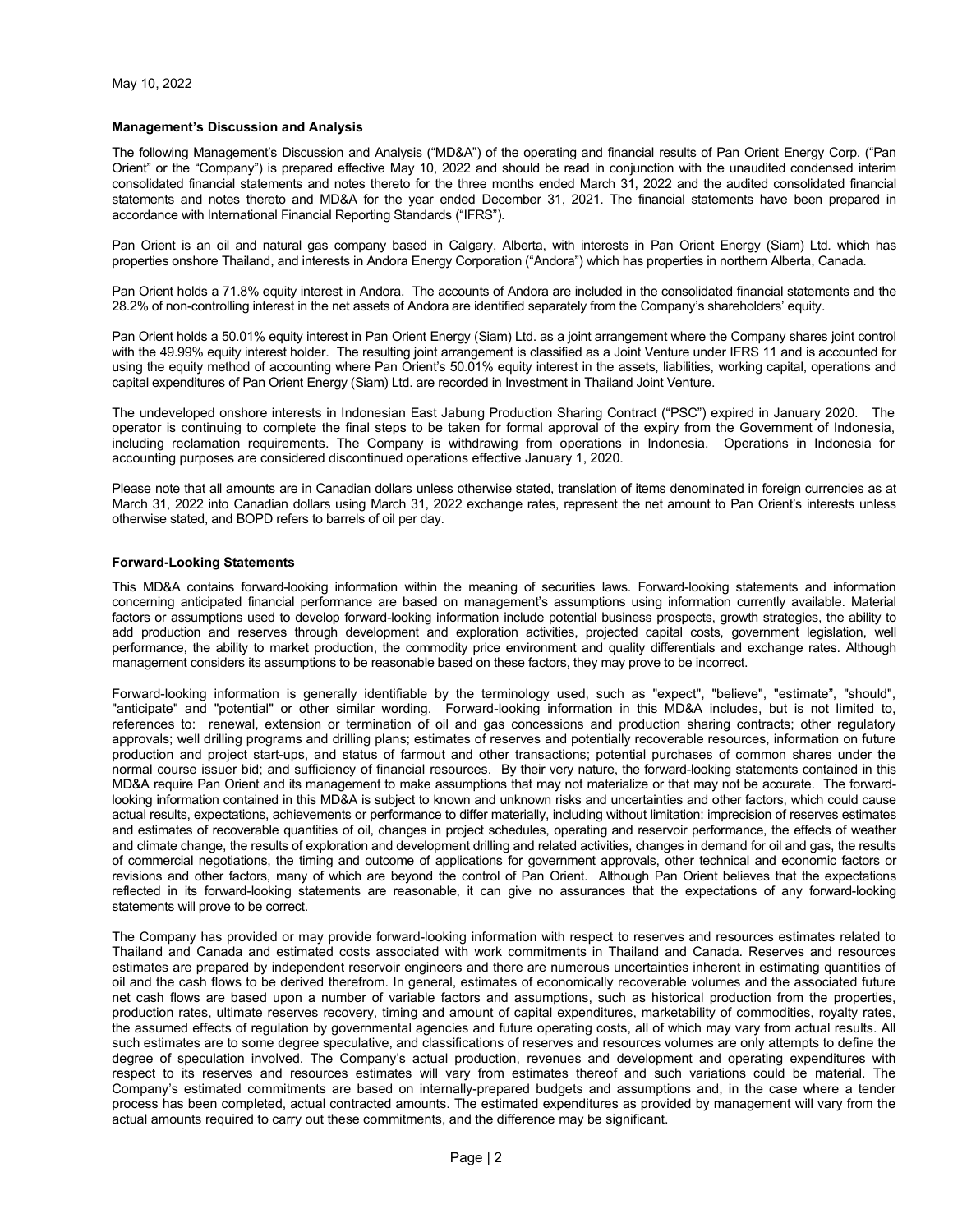Because forward-looking information addresses future events and conditions, it involves risks and uncertainties that could cause actual results to differ materially from those contemplated by the forward-looking information. These risks and uncertainties include, but are not limited to: commodity price volatility; well performance and marketability of production; transportation and refining availability and costs; exploration and development costs; the recoverability of estimated reserves and resources volumes; the Company's ability to add reserves through development and exploration activities; fluctuations in currency exchange rates; and changes in government legislation and regulations, including royalty and tax laws.

The forward-looking statements contained herein are as of May 10, 2022 and are subject to change after this date. Readers are cautioned that the foregoing list of factors that may affect future results is not exhaustive and as such undue reliance should not be placed on forwardlooking statements. Except as required by applicable securities laws, with the exception of events or circumstances that occurred during the period to which this MD&A relates that are reasonably likely to cause actual results to differ materially from material forward-looking information that was previously disclosed to the public, the Company disclaims any intention or obligation to update or revise these forwardlooking statements, whether as a result of new information, future events or otherwise.

# Non-IFRS Measures

Management uses and reports certain non-IFRS measures in the evaluation of operating and financial performance. Unless identified as a non-IFRS measure in this section all amounts presented in this MD&A are calculated in accordance with IFRS.

Total corporate adjusted funds flow from (used in) operations is cash flow from (used in) operating activities prior to changes in noncash working capital, unrealized foreign exchange gain or loss, settlement of decommissioning provision plus the corresponding amount from the Thailand operations which is recorded in Joint Venture for financial statement purposes and funds flow from (used in) operations from discontinued operations in Indonesia. This measure is used by management to analyze operating performance and leverage. Adjusted corporate funds flow as presented does not have any standardized meaning prescribed by IFRS and therefore it may not be comparable with the calculation of similar measures of other entities. Adjusted corporate funds flow is not intended to represent operating cash flow or operating profits for the period nor should it be viewed as an alternative to cash flow from operating activities, net earnings or other measures of financial performance calculated in accordance with IFRS.

The Company's 50.01% equity interest in Pan Orient Energy (Siam) Ltd. is accounted for under the equity method as an Investment in Joint Venture. Adjusted funds flow from Investment in Joint Venture is the Company's net interest of the cash generated from operating activities from continuing operations before changes in non-cash working capital from Pan Orient Energy (Siam) Ltd.

The following table reconciles adjusted funds flow from (used in) operations to cash flow from (used in) operating activities, which is the most directly comparable measure calculated in accordance with IFRS:

|                                                                 | Three month ended<br>March 31 |       |  |  |
|-----------------------------------------------------------------|-------------------------------|-------|--|--|
| (\$thousands)                                                   | 2022                          | 2021  |  |  |
| Cash flow used in operating activities, continuing operations   | (967)                         | (991) |  |  |
| Changes in non-cash working capital, continuing operations      | 30                            | 327   |  |  |
| Cash flow used in operating activities, discontinued operations | (151)                         | (33)  |  |  |
| Changes in non-cash working capital, discontinued operations    | 91                            | 13    |  |  |
| Unrealized foreign exchange loss                                | (225)                         | (260) |  |  |
| Settlement of decommissioning expense                           | 22                            |       |  |  |
| Share of adjusted funds flow from Investment in Joint Venture   | 5,694                         | 4,326 |  |  |
| Total corporate adjusted funds flow from operations             | 4.494                         | 3,382 |  |  |

Total corporate adjusted funds flow from operations, total corporate adjusted funds flow from operations per barrel and total corporate adjusted funds flow from operations per share (basic and diluted) do not have standardized meanings prescribed by IFRS and therefore may not be comparable to similar measures presented by other issuers. Adjusted funds flow is not intended to represent operating cash flow or operating profits for the period nor should it be viewed as an alternative to cash flow from operating activities, net earnings or other measures of financial performance calculated in accordance with IFRS. All references to total corporate adjusted funds flow from operations throughout this MD&A is cash flow from operating activities prior to changes in non-cash working capital, unrealized foreign exchange gain or loss, settlement of decommissioning provision plus the corresponding amount from Pan Orient's 50.01% interest in the Thailand operations which is recorded in Investment in Joint Venture for financial statement purposes and funds flow from (used in) operations from discontinued operations in Indonesia. Pan Orient has a 50.01% ownership interest in Pan Orient Energy (Siam) Ltd., but does not have any direct interest in, or control over, the crude oil reserves, operations or working capital of on-shore Concession L53. Basic and diluted total corporate adjusted funds flow from operations per share is calculated in the same manner as basic and diluted earnings or loss per share.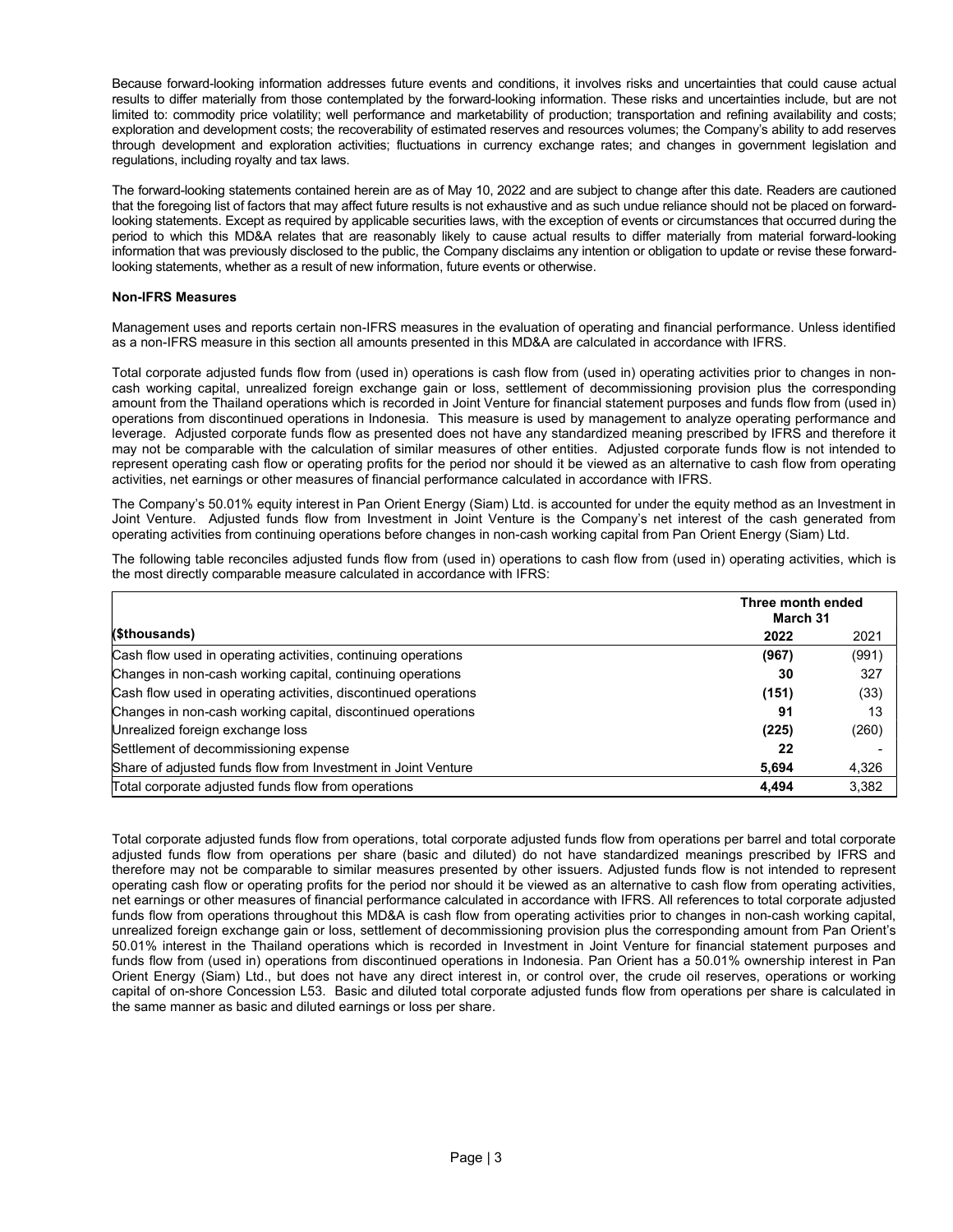The term "field netback" is a non-IFRS measure that does not have a standardized meaning prescribed by IFRS. "Field netback" is calculated by subtracting royalty, transportation and operating expenses from revenues. Field netback per barrel is the amount of revenues received on a per unit of production bases after the royalties, transportation and operating expense are deducted and used to assess profitability on a per barrel of oil equivalent. Pan Orient believes the term provides useful supplemental information to investors.

Working capital represents current assets less current liabilities and is used to assess efficiency, liquidity and general financial strength of the Company. Current assets include cash and cash equivalents, accounts receivable and current liabilities include accounts payable and accrued liabilities, lease liabilities and current portion of decommissioning provision.

# Thailand

# Concession L53

The Company holds a 50.01% equity interest in Pan Orient Energy (Siam) Ltd. which is the operator of and holds a 100% working interest in Concession L53/48 ("Concession L53") in Thailand. Concession L53 is partially developed, has oil production and an active exploration and development program.

Pan Orient's 50.01% equity interest in Pan Orient Energy (Siam) Ltd. is classified as a Joint Venture under IFRS and accounted for using the equity method. As a jointly controlled Joint Venture, Pan Orient's 50.01% equity interest in the working capital, assets, capital expenditures, liabilities and operations of Pan Orient Energy (Siam) Ltd. are recorded as Investment in Joint Venture. Pan Orient's 50.01% equity interest in Pan Orient Energy (Siam) Ltd. is the Company's only investment in Thailand.

Pan Orient Energy (Siam) Ltd. holds a 100% interest in Thailand Concession L53, which has oil production, development and exploration operations. Concession L53 is located approximately 60 kilometers west of Bangkok and at December 31, 2021, consists of 27.32 square kilometers associated with the L53-A, L53-B, L53-D, L53-G, L53-DD, L53-AA South and L53-AA fields that are held through production licenses (with a 20 year primary term ending in 2036 plus an additional 10 year renewal period that can be applied for).

The December 31, 2021 independent reserves evaluation for Thailand on-shore Concession L53 was prepared for Pan Orient Energy (Siam) Ltd., which is the operator and has a 100% working interest. The evaluation was conducted by Sproule International and was prepared in accordance with Canadian Securities Administrators National Instrument 51-101 – Standards of Disclosure for Oil and Gas Activities. Pan Orient has a 50.01% ownership interest in Pan Orient Energy (Siam) Ltd., but does not have any direct interest in, or control over, the crude oil reserves or operations of on-shore Concession L53. The values at December 31, 2021 identified as "Net to Pan Orient's 50.01% Equity Interest in Pan Orient Energy (Siam) Ltd." represent 50.01% of Pan Orient Energy (Siam) Ltd. reserves and values. Net to Pan Orient's 50.01% equity interest in Pan Orient Energy (Siam) Ltd., proved plus probable crude oil reserves were 2,313 thousand barrels at December 31, 2021 from conventional sandstone reservoirs. Net to Pan Orient's 50.01% equity interest in Pan Orient Energy (Siam) Ltd., proved, probable and possible crude oil reserves were 2,986 thousand barrels at December 31, 2021. Possible reserves are those additional reserves that are less certain to be recovered than probable reserves. There is a 10% probability that the quantities actually recovered will equal or exceed the sum of proved plus probable plus possible reserves.

## Canada

Andora is a private oil company, in which Pan Orient has a 71.8% ownership. Andora has interests in 27 sections (24.25 net sections) of Sawn Lake Alberta Crown oil sands within the central Alberta Peace River Oil Sands area. Andora is focused on developing the bitumen resources at the Sawn Lake property using steam assisted gravity drainage ("SAGD") development. Andora is the operator of five oil sands leases with 27 gross sections (24.25 net sections) at Sawn Lake, where it has a working interest of either 75% or 100%.

The Sawn Lake property is in a pre-commercial stage and the commercial viability of the SAGD recovery process at Sawn Lake has not yet been established. No proved or probable reserves were assigned at March 31, 2022.

In early 2020 there was a severe decline in crude oil prices due to geopolitical events and the collapse of global demand for crude oil and related products resulting from COVID-19. This resulted in dramatically lower prices for heavy oil and bitumen, and deterioration in the economics for commercial expansion at Sawn Lake, and as a result, in that market there was no expected commercial development at Sawn Lake. The exploration and evaluation assets at Sawn Lake were impaired in the first quarter of 2020. Prices for heavy oil and bitumen increased significantly in the past year and the Company will continue to monitor bitumen prices and other factors influencing the timing and extent of potential future SAGD development at Sawn Lake.

A SAGD demonstration project at Sawn Lake commenced in 2013 and is located in the Central Block of Sawn Lake where Andora is the operator and holds a 50% working interest. The demonstration project consisted of one SAGD well pair drilled to a depth of 650 meters and a horizontal length of 780 meters and the SAGD facility for steam generation, water handling and bitumen treating. Steam injection commenced in May 2014 and produced bitumen from September 2014 to February 2016. The demonstration project successfully captured the key data associated with the objectives of the demonstration project and operations were suspended at the end of February 2016. The demonstration project has proven that the SAGD process works in the Bluesky formation at Sawn Lake, established characteristics of ramp up through stabilization of SAGD performance, indicated the productive capability, instantaneous steam-oil ratio ("ISOR"), and provided critical information required for well and facility design associated with any future commercial development. Production results to date are not necessarily indicative of long-term performance or of ultimate recovery and the Sawn Lake demonstration project has not yet proven that it is commercially viable.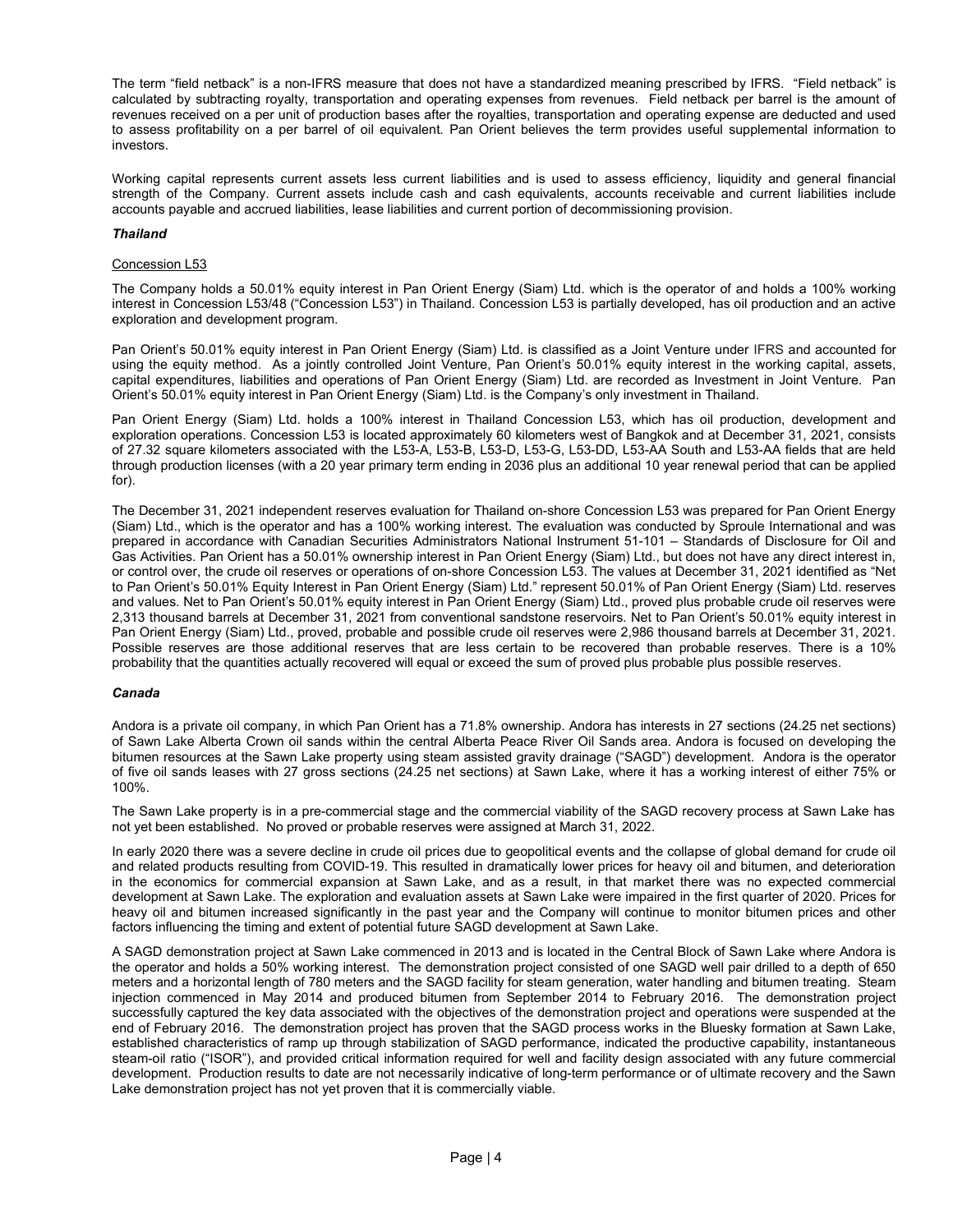Regulatory approval was received on December 5, 2017 for potential commercial expansion to 3200 BOPD at the Sawn Lake, Alberta SAGD project (in which Andora has a 50% working interest and is the operator) using Andora's proprietary Produced Water Boiler.

In March 2022, Andora entered into an agreement with a joint venture partner at Sawn Lake whereby Andora acquired certain assets and assumed certain liabilities at Sawn Lake. Assets acquired consist of (i) an additional 25% working interest in the Sawn Lake joint venture (Sawn Lake Central Block), (ii) security deposits of the vendor for Sawn Lake placed with the Alberta Energy Regulator and other parties, and (iii) a payment from the vendor of \$578 thousand. In connection with the acquisition, Andora assumed the abandonment and reclamation costs, and natural gas tariff commitments associated with the additional 25% working interest in the Sawn Lake joint venture (note 10). Following the transaction, Andora has a 75% working interest in the Sawn Lake joint venture.

### Summarized financial information with respect to Andora is as follows:

| Andora Energy Corporation                | As at and for the<br>Three month ended<br>March 31 |                |
|------------------------------------------|----------------------------------------------------|----------------|
| (\$thousands)                            | 2022                                               | 2021           |
| Total assets<br><b>Total liabilities</b> | 2,014<br>5,821                                     | 1,168<br>4,751 |
| Net income                               | 114                                                | 22             |

#### Indonesia

#### East Jabung PSC (expired 2020)

The undeveloped interests at the East Jabung PSC, where the Company held a 49% non-operated working interest, expired in January 2020 and the operator is continuing to complete the final steps to be taken for formal approval of the expiry by the GOI, including reclamation requirements.

### Batu Gajah PSC (expired 2017)

The Batu Gajah PSC, where the Company had held a 77% operated working interest with a 23% carried interest held by third parties, expired January 15, 2017 and the Company is still waiting for reclamation requirements and final approval of the expiry from the GOI.

Pan Orient is withdrawing from operations in Indonesia and the office in Jakarta was closed on March 31, 2020. Activities of the Company related to Indonesia are considered discontinued operations effective January 1, 2020.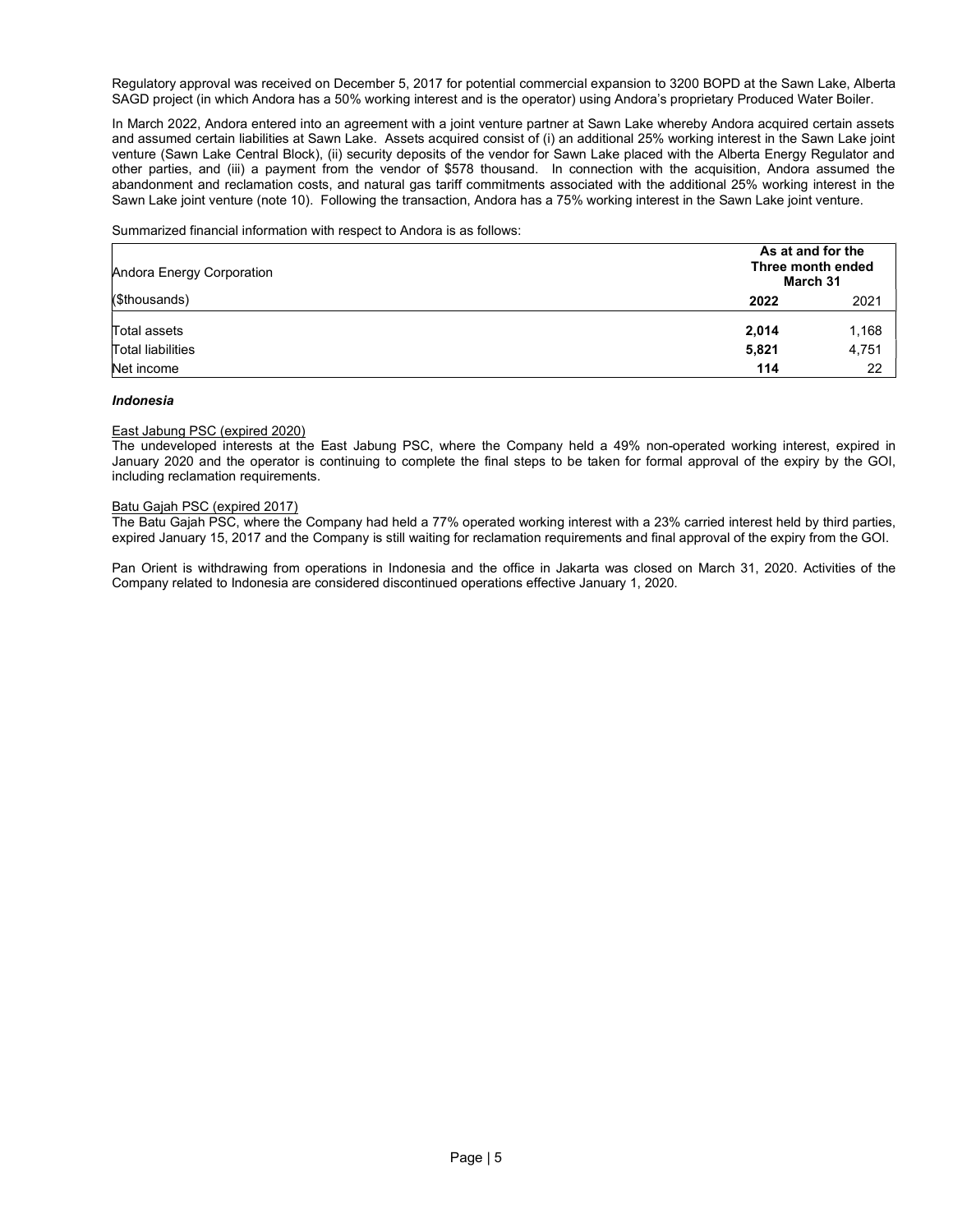| March 31.<br>2022<br>2021<br>% Change<br>(thousands of Canadian dollars except where indicated)<br><b>FINANCIAL</b><br>Financial Statement Results - Excluding 50.01% Interest in Thailand Joint Venture<br>(Note 1)<br>Net income attributed to common shareholders<br>3,514<br>1,140<br>208%<br>208%<br>Per share – basic and diluted<br>\$0.07<br>\$0.02<br>(991)<br>$-2%$<br>Cash flow used in operating activities (Note 2 & 3)<br>(967)<br>$-2%$<br>Per share - basic and diluted<br>\$ (0.02)<br>\$ (0.02)<br>-89%<br>Cash flow from investing activities (Note 2 & 3)<br>283<br>2,610<br>Per share - basic and diluted<br>0.01<br>\$0.05<br>-89%<br>\$<br>Cash flow used in financing activities (Note 2 & 3)<br>(1,240)<br>1506%<br>(19, 918)<br>Per share - basic and diluted<br>\$ (0.02)<br>1506%<br>\$ (0.40)<br>358%<br>Change in cash and cash equivalents used in discontinued operations (Note 3)<br>(151)<br>(33)<br>22,805<br>-53%<br>Working capital<br>10,675<br>$-51%$<br>Working capital & non-current deposits<br>11,513<br>23,415<br>Long-term debt<br>Shares outstanding (thousands)<br>49,794<br>50,303<br>$-1%$<br>Capital Commitments (Note 4)<br>1,590<br>801<br>99%<br>Working Capital and Non-current Deposits<br>Beginning of period - Excluding Thailand Joint Venture<br>32.084<br>23,577<br>36%<br>Adjusted funds flow used in continuing operations (Note 3 & 6)<br>(924)<br>26%<br>(1, 162)<br>Adjusted funds flow used in discontinued operations (Note 3)<br>(20)<br>90%<br>(38)<br>Cash and deposits acquired (Note 13)<br>752<br>Special distribution (Note 14)<br>(19, 917)<br>Amounts received from (advanced to) Thailand Joint Venture<br>10<br>(204)<br>Dividend received from Thailand Joint Venture<br>2,600<br>$-100%$<br>$-50%$<br>Finance lease payments<br>(1)<br>(2)<br>Normal course issuer bid<br>(1,238)<br>$-100%$<br>$-100%$<br>Automatic shares purchase plan (Note 8)<br>(629)<br>$-102%$<br>Effect of foreign exchange<br>(1)<br>41<br>23,415<br>End of period - Excluding Thailand Joint Venture<br>11,513<br>$-51%$<br>Pan Orient 50.01% interest in Thailand Joint Venture Working Capital and Non-Current<br>Deposits<br>7,925<br>4,438<br>79%<br>Economic Results - Including 50.01% Interest in Thailand Joint Venture<br>Total corporate adjusted funds flow from (used in) operations by region (Note 6)<br>Canada<br>(1, 154)<br>(916)<br>26%<br>(8)<br>0%<br>Thailand (Note 9)<br>(8)<br>26%<br>From continuing operations<br>(924)<br>(1, 162)<br>Indonesia - Discontinued Operations<br>90%<br>(38)<br>(20)<br>27%<br>Adjusted funds flow used in operations (excl. Thailand Joint Venture)<br>(1, 200)<br>(944)<br>32%<br>Share of Thailand Joint Venture (Notes 1 & 5)<br>4,326<br>5,694<br>3,382<br>33%<br>Total corporate adjusted funds flow from operations<br>4,494<br>Per share - basic and diluted<br>\$0.07<br>35%<br>\$0.09<br>Capital Expenditures - Petroleum and Natural Gas Properties (Note 7)<br>$-27%$<br>Share of Thailand Joint Venture capital expenditures<br>1,336<br>1,829<br>$-27%$<br>1,336<br>1,829<br>Total capital expenditures (incl. Thailand Joint Venture and discontinued operations)<br><b>Investment in Thailand Joint Venture</b> | <b>Financial and Operating Summary</b> |  | <b>Three Months Ended</b> |  |  |
|--------------------------------------------------------------------------------------------------------------------------------------------------------------------------------------------------------------------------------------------------------------------------------------------------------------------------------------------------------------------------------------------------------------------------------------------------------------------------------------------------------------------------------------------------------------------------------------------------------------------------------------------------------------------------------------------------------------------------------------------------------------------------------------------------------------------------------------------------------------------------------------------------------------------------------------------------------------------------------------------------------------------------------------------------------------------------------------------------------------------------------------------------------------------------------------------------------------------------------------------------------------------------------------------------------------------------------------------------------------------------------------------------------------------------------------------------------------------------------------------------------------------------------------------------------------------------------------------------------------------------------------------------------------------------------------------------------------------------------------------------------------------------------------------------------------------------------------------------------------------------------------------------------------------------------------------------------------------------------------------------------------------------------------------------------------------------------------------------------------------------------------------------------------------------------------------------------------------------------------------------------------------------------------------------------------------------------------------------------------------------------------------------------------------------------------------------------------------------------------------------------------------------------------------------------------------------------------------------------------------------------------------------------------------------------------------------------------------------------------------------------------------------------------------------------------------------------------------------------------------------------------------------------------------------------------------------------------------------------------------------------------------------------------------------------------------------------------------------------------------------------------------------------------------------------------------------------------------------------------------------|----------------------------------------|--|---------------------------|--|--|
|                                                                                                                                                                                                                                                                                                                                                                                                                                                                                                                                                                                                                                                                                                                                                                                                                                                                                                                                                                                                                                                                                                                                                                                                                                                                                                                                                                                                                                                                                                                                                                                                                                                                                                                                                                                                                                                                                                                                                                                                                                                                                                                                                                                                                                                                                                                                                                                                                                                                                                                                                                                                                                                                                                                                                                                                                                                                                                                                                                                                                                                                                                                                                                                                                                                  |                                        |  |                           |  |  |
|                                                                                                                                                                                                                                                                                                                                                                                                                                                                                                                                                                                                                                                                                                                                                                                                                                                                                                                                                                                                                                                                                                                                                                                                                                                                                                                                                                                                                                                                                                                                                                                                                                                                                                                                                                                                                                                                                                                                                                                                                                                                                                                                                                                                                                                                                                                                                                                                                                                                                                                                                                                                                                                                                                                                                                                                                                                                                                                                                                                                                                                                                                                                                                                                                                                  |                                        |  |                           |  |  |
|                                                                                                                                                                                                                                                                                                                                                                                                                                                                                                                                                                                                                                                                                                                                                                                                                                                                                                                                                                                                                                                                                                                                                                                                                                                                                                                                                                                                                                                                                                                                                                                                                                                                                                                                                                                                                                                                                                                                                                                                                                                                                                                                                                                                                                                                                                                                                                                                                                                                                                                                                                                                                                                                                                                                                                                                                                                                                                                                                                                                                                                                                                                                                                                                                                                  |                                        |  |                           |  |  |
|                                                                                                                                                                                                                                                                                                                                                                                                                                                                                                                                                                                                                                                                                                                                                                                                                                                                                                                                                                                                                                                                                                                                                                                                                                                                                                                                                                                                                                                                                                                                                                                                                                                                                                                                                                                                                                                                                                                                                                                                                                                                                                                                                                                                                                                                                                                                                                                                                                                                                                                                                                                                                                                                                                                                                                                                                                                                                                                                                                                                                                                                                                                                                                                                                                                  |                                        |  |                           |  |  |
|                                                                                                                                                                                                                                                                                                                                                                                                                                                                                                                                                                                                                                                                                                                                                                                                                                                                                                                                                                                                                                                                                                                                                                                                                                                                                                                                                                                                                                                                                                                                                                                                                                                                                                                                                                                                                                                                                                                                                                                                                                                                                                                                                                                                                                                                                                                                                                                                                                                                                                                                                                                                                                                                                                                                                                                                                                                                                                                                                                                                                                                                                                                                                                                                                                                  |                                        |  |                           |  |  |
|                                                                                                                                                                                                                                                                                                                                                                                                                                                                                                                                                                                                                                                                                                                                                                                                                                                                                                                                                                                                                                                                                                                                                                                                                                                                                                                                                                                                                                                                                                                                                                                                                                                                                                                                                                                                                                                                                                                                                                                                                                                                                                                                                                                                                                                                                                                                                                                                                                                                                                                                                                                                                                                                                                                                                                                                                                                                                                                                                                                                                                                                                                                                                                                                                                                  |                                        |  |                           |  |  |
|                                                                                                                                                                                                                                                                                                                                                                                                                                                                                                                                                                                                                                                                                                                                                                                                                                                                                                                                                                                                                                                                                                                                                                                                                                                                                                                                                                                                                                                                                                                                                                                                                                                                                                                                                                                                                                                                                                                                                                                                                                                                                                                                                                                                                                                                                                                                                                                                                                                                                                                                                                                                                                                                                                                                                                                                                                                                                                                                                                                                                                                                                                                                                                                                                                                  |                                        |  |                           |  |  |
|                                                                                                                                                                                                                                                                                                                                                                                                                                                                                                                                                                                                                                                                                                                                                                                                                                                                                                                                                                                                                                                                                                                                                                                                                                                                                                                                                                                                                                                                                                                                                                                                                                                                                                                                                                                                                                                                                                                                                                                                                                                                                                                                                                                                                                                                                                                                                                                                                                                                                                                                                                                                                                                                                                                                                                                                                                                                                                                                                                                                                                                                                                                                                                                                                                                  |                                        |  |                           |  |  |
|                                                                                                                                                                                                                                                                                                                                                                                                                                                                                                                                                                                                                                                                                                                                                                                                                                                                                                                                                                                                                                                                                                                                                                                                                                                                                                                                                                                                                                                                                                                                                                                                                                                                                                                                                                                                                                                                                                                                                                                                                                                                                                                                                                                                                                                                                                                                                                                                                                                                                                                                                                                                                                                                                                                                                                                                                                                                                                                                                                                                                                                                                                                                                                                                                                                  |                                        |  |                           |  |  |
|                                                                                                                                                                                                                                                                                                                                                                                                                                                                                                                                                                                                                                                                                                                                                                                                                                                                                                                                                                                                                                                                                                                                                                                                                                                                                                                                                                                                                                                                                                                                                                                                                                                                                                                                                                                                                                                                                                                                                                                                                                                                                                                                                                                                                                                                                                                                                                                                                                                                                                                                                                                                                                                                                                                                                                                                                                                                                                                                                                                                                                                                                                                                                                                                                                                  |                                        |  |                           |  |  |
|                                                                                                                                                                                                                                                                                                                                                                                                                                                                                                                                                                                                                                                                                                                                                                                                                                                                                                                                                                                                                                                                                                                                                                                                                                                                                                                                                                                                                                                                                                                                                                                                                                                                                                                                                                                                                                                                                                                                                                                                                                                                                                                                                                                                                                                                                                                                                                                                                                                                                                                                                                                                                                                                                                                                                                                                                                                                                                                                                                                                                                                                                                                                                                                                                                                  |                                        |  |                           |  |  |
|                                                                                                                                                                                                                                                                                                                                                                                                                                                                                                                                                                                                                                                                                                                                                                                                                                                                                                                                                                                                                                                                                                                                                                                                                                                                                                                                                                                                                                                                                                                                                                                                                                                                                                                                                                                                                                                                                                                                                                                                                                                                                                                                                                                                                                                                                                                                                                                                                                                                                                                                                                                                                                                                                                                                                                                                                                                                                                                                                                                                                                                                                                                                                                                                                                                  |                                        |  |                           |  |  |
|                                                                                                                                                                                                                                                                                                                                                                                                                                                                                                                                                                                                                                                                                                                                                                                                                                                                                                                                                                                                                                                                                                                                                                                                                                                                                                                                                                                                                                                                                                                                                                                                                                                                                                                                                                                                                                                                                                                                                                                                                                                                                                                                                                                                                                                                                                                                                                                                                                                                                                                                                                                                                                                                                                                                                                                                                                                                                                                                                                                                                                                                                                                                                                                                                                                  |                                        |  |                           |  |  |
|                                                                                                                                                                                                                                                                                                                                                                                                                                                                                                                                                                                                                                                                                                                                                                                                                                                                                                                                                                                                                                                                                                                                                                                                                                                                                                                                                                                                                                                                                                                                                                                                                                                                                                                                                                                                                                                                                                                                                                                                                                                                                                                                                                                                                                                                                                                                                                                                                                                                                                                                                                                                                                                                                                                                                                                                                                                                                                                                                                                                                                                                                                                                                                                                                                                  |                                        |  |                           |  |  |
|                                                                                                                                                                                                                                                                                                                                                                                                                                                                                                                                                                                                                                                                                                                                                                                                                                                                                                                                                                                                                                                                                                                                                                                                                                                                                                                                                                                                                                                                                                                                                                                                                                                                                                                                                                                                                                                                                                                                                                                                                                                                                                                                                                                                                                                                                                                                                                                                                                                                                                                                                                                                                                                                                                                                                                                                                                                                                                                                                                                                                                                                                                                                                                                                                                                  |                                        |  |                           |  |  |
|                                                                                                                                                                                                                                                                                                                                                                                                                                                                                                                                                                                                                                                                                                                                                                                                                                                                                                                                                                                                                                                                                                                                                                                                                                                                                                                                                                                                                                                                                                                                                                                                                                                                                                                                                                                                                                                                                                                                                                                                                                                                                                                                                                                                                                                                                                                                                                                                                                                                                                                                                                                                                                                                                                                                                                                                                                                                                                                                                                                                                                                                                                                                                                                                                                                  |                                        |  |                           |  |  |
|                                                                                                                                                                                                                                                                                                                                                                                                                                                                                                                                                                                                                                                                                                                                                                                                                                                                                                                                                                                                                                                                                                                                                                                                                                                                                                                                                                                                                                                                                                                                                                                                                                                                                                                                                                                                                                                                                                                                                                                                                                                                                                                                                                                                                                                                                                                                                                                                                                                                                                                                                                                                                                                                                                                                                                                                                                                                                                                                                                                                                                                                                                                                                                                                                                                  |                                        |  |                           |  |  |
|                                                                                                                                                                                                                                                                                                                                                                                                                                                                                                                                                                                                                                                                                                                                                                                                                                                                                                                                                                                                                                                                                                                                                                                                                                                                                                                                                                                                                                                                                                                                                                                                                                                                                                                                                                                                                                                                                                                                                                                                                                                                                                                                                                                                                                                                                                                                                                                                                                                                                                                                                                                                                                                                                                                                                                                                                                                                                                                                                                                                                                                                                                                                                                                                                                                  |                                        |  |                           |  |  |
|                                                                                                                                                                                                                                                                                                                                                                                                                                                                                                                                                                                                                                                                                                                                                                                                                                                                                                                                                                                                                                                                                                                                                                                                                                                                                                                                                                                                                                                                                                                                                                                                                                                                                                                                                                                                                                                                                                                                                                                                                                                                                                                                                                                                                                                                                                                                                                                                                                                                                                                                                                                                                                                                                                                                                                                                                                                                                                                                                                                                                                                                                                                                                                                                                                                  |                                        |  |                           |  |  |
|                                                                                                                                                                                                                                                                                                                                                                                                                                                                                                                                                                                                                                                                                                                                                                                                                                                                                                                                                                                                                                                                                                                                                                                                                                                                                                                                                                                                                                                                                                                                                                                                                                                                                                                                                                                                                                                                                                                                                                                                                                                                                                                                                                                                                                                                                                                                                                                                                                                                                                                                                                                                                                                                                                                                                                                                                                                                                                                                                                                                                                                                                                                                                                                                                                                  |                                        |  |                           |  |  |
|                                                                                                                                                                                                                                                                                                                                                                                                                                                                                                                                                                                                                                                                                                                                                                                                                                                                                                                                                                                                                                                                                                                                                                                                                                                                                                                                                                                                                                                                                                                                                                                                                                                                                                                                                                                                                                                                                                                                                                                                                                                                                                                                                                                                                                                                                                                                                                                                                                                                                                                                                                                                                                                                                                                                                                                                                                                                                                                                                                                                                                                                                                                                                                                                                                                  |                                        |  |                           |  |  |
|                                                                                                                                                                                                                                                                                                                                                                                                                                                                                                                                                                                                                                                                                                                                                                                                                                                                                                                                                                                                                                                                                                                                                                                                                                                                                                                                                                                                                                                                                                                                                                                                                                                                                                                                                                                                                                                                                                                                                                                                                                                                                                                                                                                                                                                                                                                                                                                                                                                                                                                                                                                                                                                                                                                                                                                                                                                                                                                                                                                                                                                                                                                                                                                                                                                  |                                        |  |                           |  |  |
|                                                                                                                                                                                                                                                                                                                                                                                                                                                                                                                                                                                                                                                                                                                                                                                                                                                                                                                                                                                                                                                                                                                                                                                                                                                                                                                                                                                                                                                                                                                                                                                                                                                                                                                                                                                                                                                                                                                                                                                                                                                                                                                                                                                                                                                                                                                                                                                                                                                                                                                                                                                                                                                                                                                                                                                                                                                                                                                                                                                                                                                                                                                                                                                                                                                  |                                        |  |                           |  |  |
|                                                                                                                                                                                                                                                                                                                                                                                                                                                                                                                                                                                                                                                                                                                                                                                                                                                                                                                                                                                                                                                                                                                                                                                                                                                                                                                                                                                                                                                                                                                                                                                                                                                                                                                                                                                                                                                                                                                                                                                                                                                                                                                                                                                                                                                                                                                                                                                                                                                                                                                                                                                                                                                                                                                                                                                                                                                                                                                                                                                                                                                                                                                                                                                                                                                  |                                        |  |                           |  |  |
|                                                                                                                                                                                                                                                                                                                                                                                                                                                                                                                                                                                                                                                                                                                                                                                                                                                                                                                                                                                                                                                                                                                                                                                                                                                                                                                                                                                                                                                                                                                                                                                                                                                                                                                                                                                                                                                                                                                                                                                                                                                                                                                                                                                                                                                                                                                                                                                                                                                                                                                                                                                                                                                                                                                                                                                                                                                                                                                                                                                                                                                                                                                                                                                                                                                  |                                        |  |                           |  |  |
|                                                                                                                                                                                                                                                                                                                                                                                                                                                                                                                                                                                                                                                                                                                                                                                                                                                                                                                                                                                                                                                                                                                                                                                                                                                                                                                                                                                                                                                                                                                                                                                                                                                                                                                                                                                                                                                                                                                                                                                                                                                                                                                                                                                                                                                                                                                                                                                                                                                                                                                                                                                                                                                                                                                                                                                                                                                                                                                                                                                                                                                                                                                                                                                                                                                  |                                        |  |                           |  |  |
|                                                                                                                                                                                                                                                                                                                                                                                                                                                                                                                                                                                                                                                                                                                                                                                                                                                                                                                                                                                                                                                                                                                                                                                                                                                                                                                                                                                                                                                                                                                                                                                                                                                                                                                                                                                                                                                                                                                                                                                                                                                                                                                                                                                                                                                                                                                                                                                                                                                                                                                                                                                                                                                                                                                                                                                                                                                                                                                                                                                                                                                                                                                                                                                                                                                  |                                        |  |                           |  |  |
|                                                                                                                                                                                                                                                                                                                                                                                                                                                                                                                                                                                                                                                                                                                                                                                                                                                                                                                                                                                                                                                                                                                                                                                                                                                                                                                                                                                                                                                                                                                                                                                                                                                                                                                                                                                                                                                                                                                                                                                                                                                                                                                                                                                                                                                                                                                                                                                                                                                                                                                                                                                                                                                                                                                                                                                                                                                                                                                                                                                                                                                                                                                                                                                                                                                  |                                        |  |                           |  |  |
|                                                                                                                                                                                                                                                                                                                                                                                                                                                                                                                                                                                                                                                                                                                                                                                                                                                                                                                                                                                                                                                                                                                                                                                                                                                                                                                                                                                                                                                                                                                                                                                                                                                                                                                                                                                                                                                                                                                                                                                                                                                                                                                                                                                                                                                                                                                                                                                                                                                                                                                                                                                                                                                                                                                                                                                                                                                                                                                                                                                                                                                                                                                                                                                                                                                  |                                        |  |                           |  |  |
|                                                                                                                                                                                                                                                                                                                                                                                                                                                                                                                                                                                                                                                                                                                                                                                                                                                                                                                                                                                                                                                                                                                                                                                                                                                                                                                                                                                                                                                                                                                                                                                                                                                                                                                                                                                                                                                                                                                                                                                                                                                                                                                                                                                                                                                                                                                                                                                                                                                                                                                                                                                                                                                                                                                                                                                                                                                                                                                                                                                                                                                                                                                                                                                                                                                  |                                        |  |                           |  |  |
|                                                                                                                                                                                                                                                                                                                                                                                                                                                                                                                                                                                                                                                                                                                                                                                                                                                                                                                                                                                                                                                                                                                                                                                                                                                                                                                                                                                                                                                                                                                                                                                                                                                                                                                                                                                                                                                                                                                                                                                                                                                                                                                                                                                                                                                                                                                                                                                                                                                                                                                                                                                                                                                                                                                                                                                                                                                                                                                                                                                                                                                                                                                                                                                                                                                  |                                        |  |                           |  |  |
|                                                                                                                                                                                                                                                                                                                                                                                                                                                                                                                                                                                                                                                                                                                                                                                                                                                                                                                                                                                                                                                                                                                                                                                                                                                                                                                                                                                                                                                                                                                                                                                                                                                                                                                                                                                                                                                                                                                                                                                                                                                                                                                                                                                                                                                                                                                                                                                                                                                                                                                                                                                                                                                                                                                                                                                                                                                                                                                                                                                                                                                                                                                                                                                                                                                  |                                        |  |                           |  |  |
|                                                                                                                                                                                                                                                                                                                                                                                                                                                                                                                                                                                                                                                                                                                                                                                                                                                                                                                                                                                                                                                                                                                                                                                                                                                                                                                                                                                                                                                                                                                                                                                                                                                                                                                                                                                                                                                                                                                                                                                                                                                                                                                                                                                                                                                                                                                                                                                                                                                                                                                                                                                                                                                                                                                                                                                                                                                                                                                                                                                                                                                                                                                                                                                                                                                  |                                        |  |                           |  |  |
|                                                                                                                                                                                                                                                                                                                                                                                                                                                                                                                                                                                                                                                                                                                                                                                                                                                                                                                                                                                                                                                                                                                                                                                                                                                                                                                                                                                                                                                                                                                                                                                                                                                                                                                                                                                                                                                                                                                                                                                                                                                                                                                                                                                                                                                                                                                                                                                                                                                                                                                                                                                                                                                                                                                                                                                                                                                                                                                                                                                                                                                                                                                                                                                                                                                  |                                        |  |                           |  |  |
|                                                                                                                                                                                                                                                                                                                                                                                                                                                                                                                                                                                                                                                                                                                                                                                                                                                                                                                                                                                                                                                                                                                                                                                                                                                                                                                                                                                                                                                                                                                                                                                                                                                                                                                                                                                                                                                                                                                                                                                                                                                                                                                                                                                                                                                                                                                                                                                                                                                                                                                                                                                                                                                                                                                                                                                                                                                                                                                                                                                                                                                                                                                                                                                                                                                  |                                        |  |                           |  |  |
|                                                                                                                                                                                                                                                                                                                                                                                                                                                                                                                                                                                                                                                                                                                                                                                                                                                                                                                                                                                                                                                                                                                                                                                                                                                                                                                                                                                                                                                                                                                                                                                                                                                                                                                                                                                                                                                                                                                                                                                                                                                                                                                                                                                                                                                                                                                                                                                                                                                                                                                                                                                                                                                                                                                                                                                                                                                                                                                                                                                                                                                                                                                                                                                                                                                  |                                        |  |                           |  |  |
|                                                                                                                                                                                                                                                                                                                                                                                                                                                                                                                                                                                                                                                                                                                                                                                                                                                                                                                                                                                                                                                                                                                                                                                                                                                                                                                                                                                                                                                                                                                                                                                                                                                                                                                                                                                                                                                                                                                                                                                                                                                                                                                                                                                                                                                                                                                                                                                                                                                                                                                                                                                                                                                                                                                                                                                                                                                                                                                                                                                                                                                                                                                                                                                                                                                  |                                        |  |                           |  |  |
|                                                                                                                                                                                                                                                                                                                                                                                                                                                                                                                                                                                                                                                                                                                                                                                                                                                                                                                                                                                                                                                                                                                                                                                                                                                                                                                                                                                                                                                                                                                                                                                                                                                                                                                                                                                                                                                                                                                                                                                                                                                                                                                                                                                                                                                                                                                                                                                                                                                                                                                                                                                                                                                                                                                                                                                                                                                                                                                                                                                                                                                                                                                                                                                                                                                  |                                        |  |                           |  |  |
|                                                                                                                                                                                                                                                                                                                                                                                                                                                                                                                                                                                                                                                                                                                                                                                                                                                                                                                                                                                                                                                                                                                                                                                                                                                                                                                                                                                                                                                                                                                                                                                                                                                                                                                                                                                                                                                                                                                                                                                                                                                                                                                                                                                                                                                                                                                                                                                                                                                                                                                                                                                                                                                                                                                                                                                                                                                                                                                                                                                                                                                                                                                                                                                                                                                  |                                        |  |                           |  |  |
|                                                                                                                                                                                                                                                                                                                                                                                                                                                                                                                                                                                                                                                                                                                                                                                                                                                                                                                                                                                                                                                                                                                                                                                                                                                                                                                                                                                                                                                                                                                                                                                                                                                                                                                                                                                                                                                                                                                                                                                                                                                                                                                                                                                                                                                                                                                                                                                                                                                                                                                                                                                                                                                                                                                                                                                                                                                                                                                                                                                                                                                                                                                                                                                                                                                  |                                        |  |                           |  |  |
|                                                                                                                                                                                                                                                                                                                                                                                                                                                                                                                                                                                                                                                                                                                                                                                                                                                                                                                                                                                                                                                                                                                                                                                                                                                                                                                                                                                                                                                                                                                                                                                                                                                                                                                                                                                                                                                                                                                                                                                                                                                                                                                                                                                                                                                                                                                                                                                                                                                                                                                                                                                                                                                                                                                                                                                                                                                                                                                                                                                                                                                                                                                                                                                                                                                  |                                        |  |                           |  |  |
|                                                                                                                                                                                                                                                                                                                                                                                                                                                                                                                                                                                                                                                                                                                                                                                                                                                                                                                                                                                                                                                                                                                                                                                                                                                                                                                                                                                                                                                                                                                                                                                                                                                                                                                                                                                                                                                                                                                                                                                                                                                                                                                                                                                                                                                                                                                                                                                                                                                                                                                                                                                                                                                                                                                                                                                                                                                                                                                                                                                                                                                                                                                                                                                                                                                  |                                        |  |                           |  |  |
|                                                                                                                                                                                                                                                                                                                                                                                                                                                                                                                                                                                                                                                                                                                                                                                                                                                                                                                                                                                                                                                                                                                                                                                                                                                                                                                                                                                                                                                                                                                                                                                                                                                                                                                                                                                                                                                                                                                                                                                                                                                                                                                                                                                                                                                                                                                                                                                                                                                                                                                                                                                                                                                                                                                                                                                                                                                                                                                                                                                                                                                                                                                                                                                                                                                  |                                        |  |                           |  |  |
|                                                                                                                                                                                                                                                                                                                                                                                                                                                                                                                                                                                                                                                                                                                                                                                                                                                                                                                                                                                                                                                                                                                                                                                                                                                                                                                                                                                                                                                                                                                                                                                                                                                                                                                                                                                                                                                                                                                                                                                                                                                                                                                                                                                                                                                                                                                                                                                                                                                                                                                                                                                                                                                                                                                                                                                                                                                                                                                                                                                                                                                                                                                                                                                                                                                  |                                        |  |                           |  |  |
|                                                                                                                                                                                                                                                                                                                                                                                                                                                                                                                                                                                                                                                                                                                                                                                                                                                                                                                                                                                                                                                                                                                                                                                                                                                                                                                                                                                                                                                                                                                                                                                                                                                                                                                                                                                                                                                                                                                                                                                                                                                                                                                                                                                                                                                                                                                                                                                                                                                                                                                                                                                                                                                                                                                                                                                                                                                                                                                                                                                                                                                                                                                                                                                                                                                  |                                        |  |                           |  |  |
|                                                                                                                                                                                                                                                                                                                                                                                                                                                                                                                                                                                                                                                                                                                                                                                                                                                                                                                                                                                                                                                                                                                                                                                                                                                                                                                                                                                                                                                                                                                                                                                                                                                                                                                                                                                                                                                                                                                                                                                                                                                                                                                                                                                                                                                                                                                                                                                                                                                                                                                                                                                                                                                                                                                                                                                                                                                                                                                                                                                                                                                                                                                                                                                                                                                  |                                        |  |                           |  |  |
|                                                                                                                                                                                                                                                                                                                                                                                                                                                                                                                                                                                                                                                                                                                                                                                                                                                                                                                                                                                                                                                                                                                                                                                                                                                                                                                                                                                                                                                                                                                                                                                                                                                                                                                                                                                                                                                                                                                                                                                                                                                                                                                                                                                                                                                                                                                                                                                                                                                                                                                                                                                                                                                                                                                                                                                                                                                                                                                                                                                                                                                                                                                                                                                                                                                  |                                        |  |                           |  |  |
|                                                                                                                                                                                                                                                                                                                                                                                                                                                                                                                                                                                                                                                                                                                                                                                                                                                                                                                                                                                                                                                                                                                                                                                                                                                                                                                                                                                                                                                                                                                                                                                                                                                                                                                                                                                                                                                                                                                                                                                                                                                                                                                                                                                                                                                                                                                                                                                                                                                                                                                                                                                                                                                                                                                                                                                                                                                                                                                                                                                                                                                                                                                                                                                                                                                  |                                        |  |                           |  |  |
| Beginning of period<br>24,094<br>28,329<br>$-15%$<br>4.350<br>1,902<br>129%                                                                                                                                                                                                                                                                                                                                                                                                                                                                                                                                                                                                                                                                                                                                                                                                                                                                                                                                                                                                                                                                                                                                                                                                                                                                                                                                                                                                                                                                                                                                                                                                                                                                                                                                                                                                                                                                                                                                                                                                                                                                                                                                                                                                                                                                                                                                                                                                                                                                                                                                                                                                                                                                                                                                                                                                                                                                                                                                                                                                                                                                                                                                                                      |                                        |  |                           |  |  |
| Net income from Joint Venture<br>Other comprehensive loss from Joint Venture<br>(484)<br>(1,369)<br>-65%                                                                                                                                                                                                                                                                                                                                                                                                                                                                                                                                                                                                                                                                                                                                                                                                                                                                                                                                                                                                                                                                                                                                                                                                                                                                                                                                                                                                                                                                                                                                                                                                                                                                                                                                                                                                                                                                                                                                                                                                                                                                                                                                                                                                                                                                                                                                                                                                                                                                                                                                                                                                                                                                                                                                                                                                                                                                                                                                                                                                                                                                                                                                         |                                        |  |                           |  |  |
| Dividend paid<br>(2,600)<br>$-100%$                                                                                                                                                                                                                                                                                                                                                                                                                                                                                                                                                                                                                                                                                                                                                                                                                                                                                                                                                                                                                                                                                                                                                                                                                                                                                                                                                                                                                                                                                                                                                                                                                                                                                                                                                                                                                                                                                                                                                                                                                                                                                                                                                                                                                                                                                                                                                                                                                                                                                                                                                                                                                                                                                                                                                                                                                                                                                                                                                                                                                                                                                                                                                                                                              |                                        |  |                           |  |  |
| 204<br>Amounts (received from) advanced to Joint Venture<br>(10)                                                                                                                                                                                                                                                                                                                                                                                                                                                                                                                                                                                                                                                                                                                                                                                                                                                                                                                                                                                                                                                                                                                                                                                                                                                                                                                                                                                                                                                                                                                                                                                                                                                                                                                                                                                                                                                                                                                                                                                                                                                                                                                                                                                                                                                                                                                                                                                                                                                                                                                                                                                                                                                                                                                                                                                                                                                                                                                                                                                                                                                                                                                                                                                 |                                        |  |                           |  |  |
| 7%<br>End of period<br>26,252<br>28,164                                                                                                                                                                                                                                                                                                                                                                                                                                                                                                                                                                                                                                                                                                                                                                                                                                                                                                                                                                                                                                                                                                                                                                                                                                                                                                                                                                                                                                                                                                                                                                                                                                                                                                                                                                                                                                                                                                                                                                                                                                                                                                                                                                                                                                                                                                                                                                                                                                                                                                                                                                                                                                                                                                                                                                                                                                                                                                                                                                                                                                                                                                                                                                                                          |                                        |  |                           |  |  |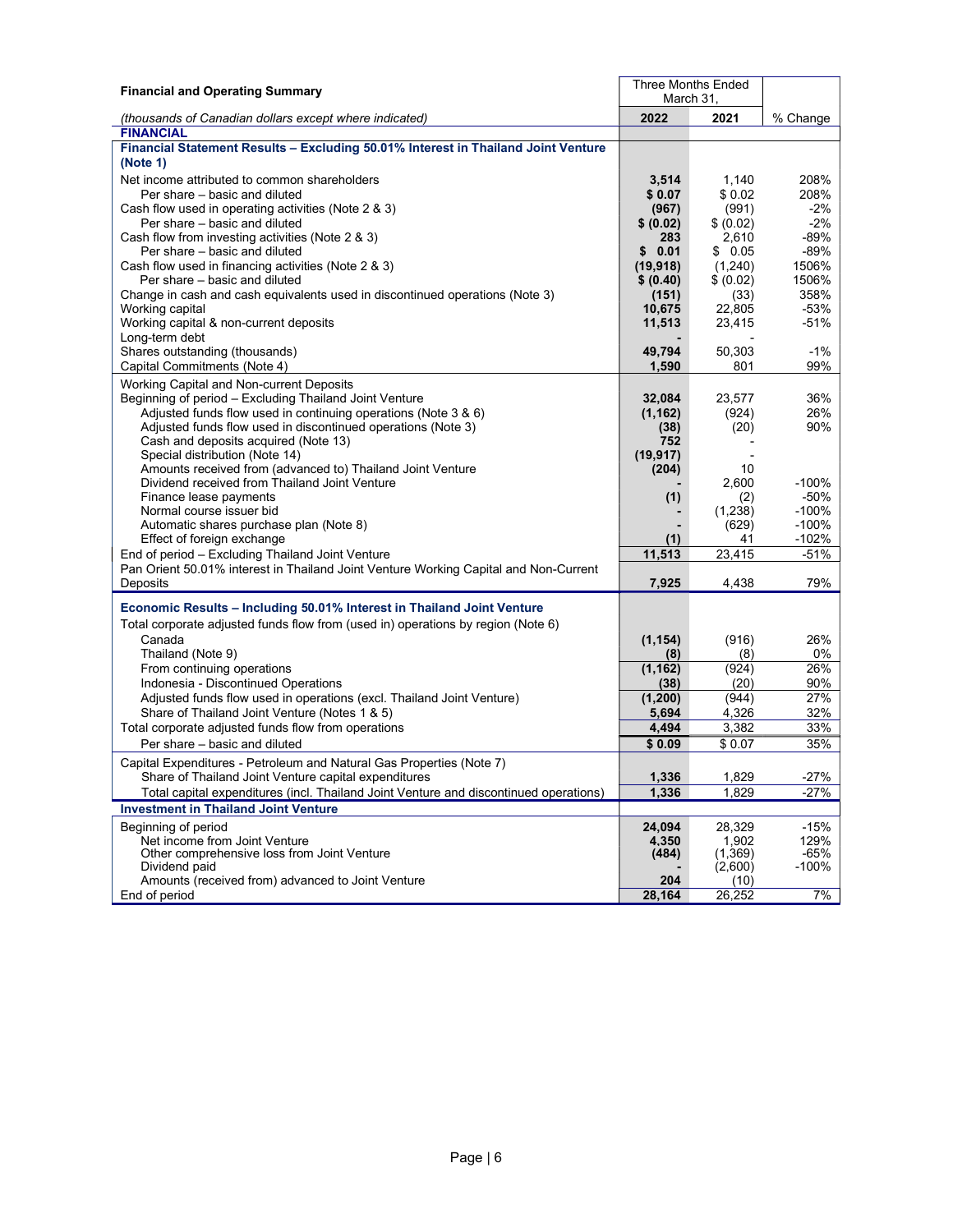|                                                                                                                                 | <b>Three Months Ended</b><br>March 31, | %                |                |
|---------------------------------------------------------------------------------------------------------------------------------|----------------------------------------|------------------|----------------|
| (thousands of Canadian dollars except where indicated)                                                                          | 2022                                   | 2021             | Change         |
| <b>Thailand Operations</b>                                                                                                      |                                        |                  |                |
| Economic Results - Including 50.01% Interest in Thailand Joint Venture (Note 5)                                                 |                                        |                  |                |
| Oil sales (bbls)                                                                                                                | 99,424                                 | 121,733          | $-18%$         |
| Average daily oil sales (BOPD) by Concession L53                                                                                | 1,105                                  | 1,353            | $-18%$         |
| Average oil sales price, before transportation (CDN\$/bbl)                                                                      | \$122.67                               | \$73.82          | 66%            |
| Reference Price (volume weighted) and differential                                                                              |                                        |                  |                |
| Crude oil (Brent \$US/bbl)<br>Exchange Rate \$US/\$Cdn                                                                          | \$99.45<br>1.28                        | \$60.41<br>1.28  | 65%<br>$-0\%$  |
| Crude oil (Brent \$Cdn/bbl)                                                                                                     | \$127.21                               | \$77.36          | 64%            |
| Sale price / Brent reference price                                                                                              | 96%                                    | 95%              | 1%             |
| Adjusted funds flow from (used in) operations (Note 6)                                                                          |                                        |                  |                |
| Crude oil sales                                                                                                                 | 12,196                                 | 8,986            | 36%            |
| Government royalty                                                                                                              | (618)                                  | (479)            | 29%            |
| Transportation expense                                                                                                          | (244)                                  | (292)            | -16%           |
| Operating expense                                                                                                               | (636)                                  | (756)            | $-16%$         |
| Field netback<br>General and administrative expense (Note 9)                                                                    | 10,698<br>(207)                        | 7,459<br>(247)   | 43%<br>$-16%$  |
| Foreign exchange gain                                                                                                           |                                        | 14               | $-93%$         |
| Current income tax                                                                                                              | (4,806)                                | (2,909)          | 65%            |
| Thailand - Adjusted funds flow from operations                                                                                  | 5,686                                  | 4,317            | 32%            |
| Adjusted funds flow from (used in) operations / barrel (CDN\$/bbl) (Note 6)                                                     |                                        |                  |                |
| Crude oil sales                                                                                                                 | \$122.67                               | \$73.82          | 66%            |
| Government royalty                                                                                                              | (6.22)                                 | (3.93)           | 58%            |
| Transportation expense<br>Operating expense                                                                                     | (2.45)<br>(6.40)                       | (2.40)<br>(6.21) | 2%<br>3%       |
| Field netback                                                                                                                   | 107.60                                 | 61.27            | 76%            |
| General and administrative expense (Note 9)                                                                                     | (2.08)                                 | (2.03)           | 3%             |
| Foreign exchange gain                                                                                                           | 0.01                                   | 0.12             | $-91%$         |
| Current income tax                                                                                                              | (48.34)                                | (23.90)          | 102%           |
| Thailand – Adjusted funds flow from operations                                                                                  | \$57.19                                | \$35.46          | 61%            |
| Government royalty as percentage of crude oil sales                                                                             | 5.1%                                   | 5.3%<br>32%      | 0%             |
| Income tax & SRB as percentage of crude oil sales<br>As percentage of crude oil sales                                           | 39%                                    |                  | 7%             |
| Expenses - transportation, operating, G&A and other                                                                             | 9%                                     | 14%              | -5%            |
| Government royalty, SRB and income tax                                                                                          | 44%                                    | 38%              | 7%             |
| Adjusted funds flow from operations, before interest income                                                                     | 47%                                    | 48%              | $-1%$          |
| Wells drilled                                                                                                                   |                                        |                  |                |
| Gross                                                                                                                           |                                        | $\overline{2}$   | $-100%$        |
| Net<br><b>Financial Statement Presentation</b>                                                                                  |                                        | 1.0              | $-100%$        |
| Results - Excl. 50.01% Interest in Thailand Joint Venture (Note 1)                                                              |                                        |                  |                |
| General and administrative expense (Note 9)                                                                                     | (8)                                    | (9)              | $-11%$         |
| Adjusted funds flow used in consolidated operations                                                                             | (8)                                    | (9)              | $-11%$         |
| Adjusted fund flow Included in Investment in Thailand Joint Venture                                                             |                                        |                  |                |
| Net income from Thailand Joint Venture                                                                                          | 4,350                                  | 1,902            | 129%           |
| Add back non-cash items in net income                                                                                           | 1,344                                  | 2,424            | $-45%$         |
| Adjusted funds flow from Thailand Joint Venture                                                                                 | 5,694                                  | 4,326            | 32%            |
| Thailand – Economic adjusted funds flow from operations (Note 5)                                                                | 5,686                                  | 4,317            | 32%            |
| <b>Canada Operations</b>                                                                                                        |                                        |                  |                |
| Interest income<br>General and administrative expenses (Note 9)                                                                 | 4                                      | 6<br>(520)       | $-33%$<br>11%  |
| Operating expense (Note 10)                                                                                                     | (578)<br>(66)                          | (42)             | 57%            |
| Stock based compensation on restricted share units (Note 11)                                                                    | (267)                                  | (99)             | 170%           |
| Realized foreign exchange loss (Note 12)                                                                                        | (22)                                   | (1)              | 2100%          |
| Unrealized foreign exchange gain (loss) (Note 12)                                                                               | (225)                                  | (260)            | $-13%$         |
| Canada - Adjusted funds flow used in operations                                                                                 | (1, 154)                               | (916)            | 26%            |
| Add Thailand general and administrative expense (note 9)<br>Add back changes in non-cash working capital, continuing operations | (8)<br>(30)                            | (9)<br>(327)     | $-11%$<br>-91% |
| Add back unrealized foreign exchange loss                                                                                       | 225                                    | 261              | -14%           |
| Cash flow used in operating activities, continuing operations                                                                   | (967)                                  | (991)            | $-2%$          |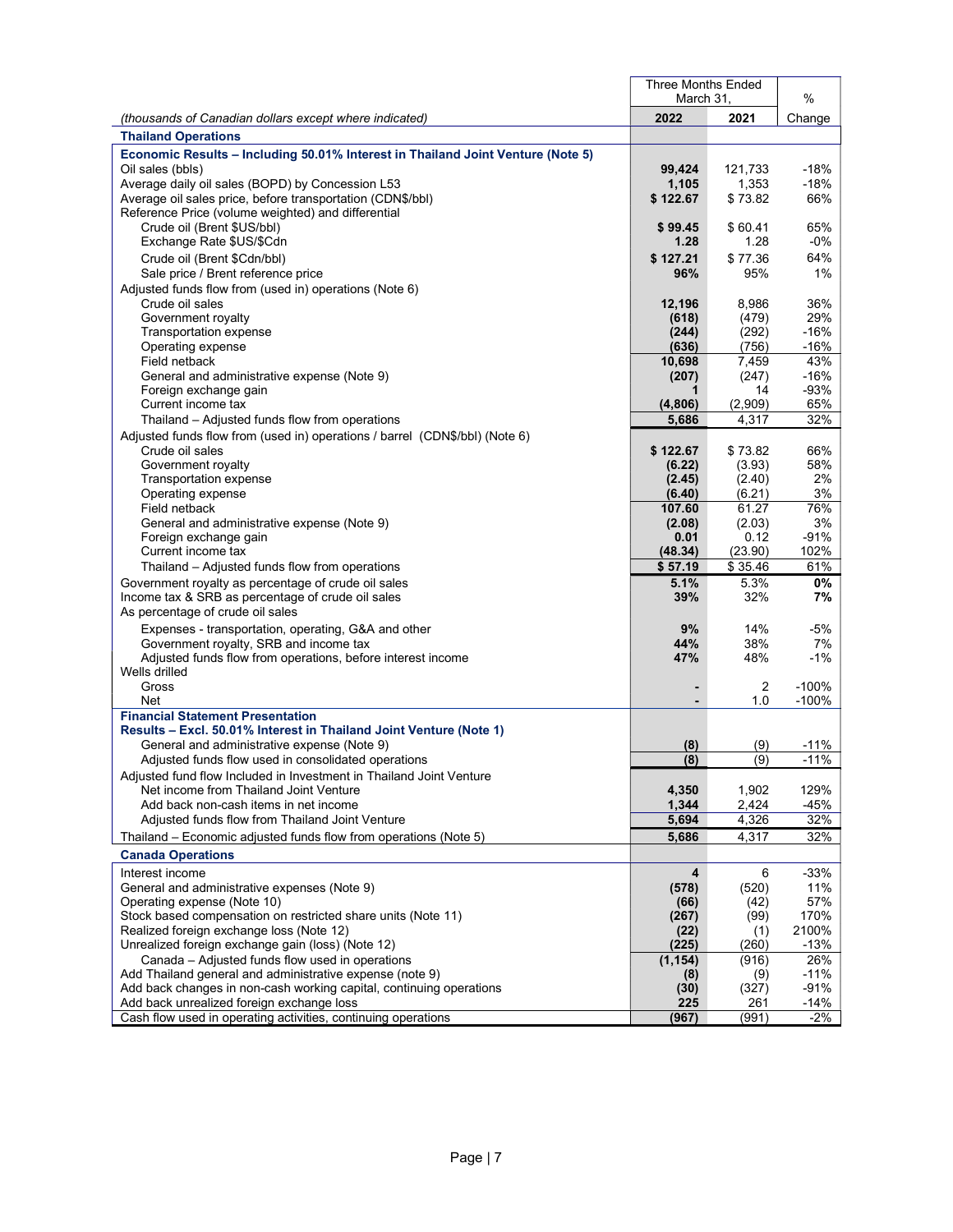# Indonesia - Discontinued Operations

| General and administrative expense (Note 9)                           | (40)  | (51) | $-22%$ |
|-----------------------------------------------------------------------|-------|------|--------|
| Other expense                                                         | (82)  |      |        |
| Unrealized foreign exchange gain (loss)                               | 84    | 32   | 163%   |
| Indonesia – Adjusted funds flow used in operations                    | (38)  | (20) | 90%    |
| Add back changes in non-cash working capital, discontinued operations | (91)  | (13) | 600%   |
| Settlement of decommissioning provision                               | (22)  |      |        |
| Cash flow used in operating activities, discontinued operations       | (151) | (33) | 358%   |

- (1) Pan Orient holds a 50.01% equity interest in Pan Orient Energy (Siam) Ltd. as a joint arrangement where the Company shares joint control with the 49.99% equity interest holder. The resulting joint arrangement is classified as a Joint Venture under IFRS 11 and is accounted for using the equity method of accounting where Pan Orient's 50.01% equity interest in the assets, liabilities, working capital, operations and capital expenditures of Pan Orient Energy (Siam) Ltd. are recorded in Investment in Thailand Joint Venture.
- (2) As set out in the Consolidated Statements of Cash Flows in the Consolidated Financial Statements of Pan Orient Energy Corp.
- (3) The East Jabung Production Sharing Contract ("PSC") expired in January 2020 and the operator is continuing to complete the final steps to be taken for formal approval of the expiry from the Government of Indonesia, including reclamation requirements. Pan Orient is withdrawing from operations in Indonesia and the office in Jakarta was closed March 31, 2020. For accounting purposes, the operation in Indonesia for accounting purposes is considered a discontinued operation since 2020.
- (4) Refer to Commitments note disclosure of the March 31, 2022 and March 31, 2021 Interim Condensed Consolidated Financial Statements.
- (5) For the purpose of providing more meaningful economic results from operations for Thailand, the amounts presented include 50.01% of results of the Thailand Joint Venture. Pan Orient has a 50.01% ownership interest in Pan Orient Energy (Siam) Ltd., but does not have any direct interest in, or control over, the crude oil reserves, operations or working capital of on-shore Concession L53.
- (6) Total corporate adjusted funds flow from operations is cash flow from operating activities prior to changes in non-cash working capital, unrealized foreign exchange gain or loss plus the corresponding amount from Pan Orient's 50.01% interest in the Thailand Joint Venture which is recorded in Joint Venture for financial statement purposes. This measure is used by management to analyze operating performance and leverage. Adjusted funds flow as presented does not have any standardized meaning prescribed by IFRS and therefore it may not be comparable with the calculation of similar measures of other entities. Adjusted funds flow is not intended to represent operating cash flow or operating profits for the period nor should it be viewed as an alternative to cash flow from operating activities, net earnings or other measures of financial performance calculated in accordance with IFRS.
- (7) Cost of capital expenditures excluded decommissioning costs and the impact of changes in foreign exchange.
- (8) In December 2020, the Company entered into an Automatic Share Purchase Plan ("ASPP"), which permits an independent broker to repurchase shares during certain blackout periods under the Company's normal course issuer bid, subject to agreed trading parameters and other instructions for such purchases. The Company recognized additional \$0.6 million provision during the first quarter of 2021 from \$0.9 million at December 31, 2020 to \$1.5 million at March 31, 2021 in accounts payable and accrued liabilities as an estimate for the number of shares that may be repurchased during the potential blackout periods at the maximum share price under the ASPP.
- (9) General & administrative expenses, excluding non-cash accretion expense. Thailand operations includes a small amount of G&A shown in the three months ended March 31, 2022 and March 31, 2021 for Thailand operations related to G&A of the holding company of Pan Orient Energy (Siam) Ltd.
- (10) Operating expense related to Andora's suspended demonstration project facility and wellpair at Sawn Lake Central.
- (11) The Company granted 1,050,000 and 520,000 restricted share units ("RSUs") to directors, senior management, employees and consultant on May 19, 2020 and May 14, 2021, respectively. At March 31, 2022, 599,998 RSUs are outstanding. The amount represents the stock-based compensation expenses.
- (12) Realized and unrealized foreign exchange gain or loss mainly related to the U.S. dollars denominated cash balances held in Canada.
- (13) In March 2022, Andora entered into an agreement with a joint venture partner at Sawn Lake whereby Andora acquired certain assets and assumed certain liabilities at Sawn Lake. Assets acquired consist of (i) an additional 25% working interest in the Sawn Lake joint venture (Sawn Lake Central Block), (ii) security deposits of the vendor for Sawn Lake placed with the Alberta Energy Regulator and other parties, and (iii) a payment from the vendor of \$578 thousand. In connection with the acquisition, Andora assumed the abandonment and reclamation costs, and natural gas tariff commitments associated with the additional 25% working interest in the Sawn Lake joint venture. Following the transaction, Andora has a 75% working interest in the Sawn Lake joint venture.
- (14) In February 2022, the Company paid a \$0.40 per share special distribution to shareholders following shareholder approval of a reorganization of the Company's share capital. The amount paid on February 10, 2022 was \$19.9 million.
- (15) Tables may not add due to rounding.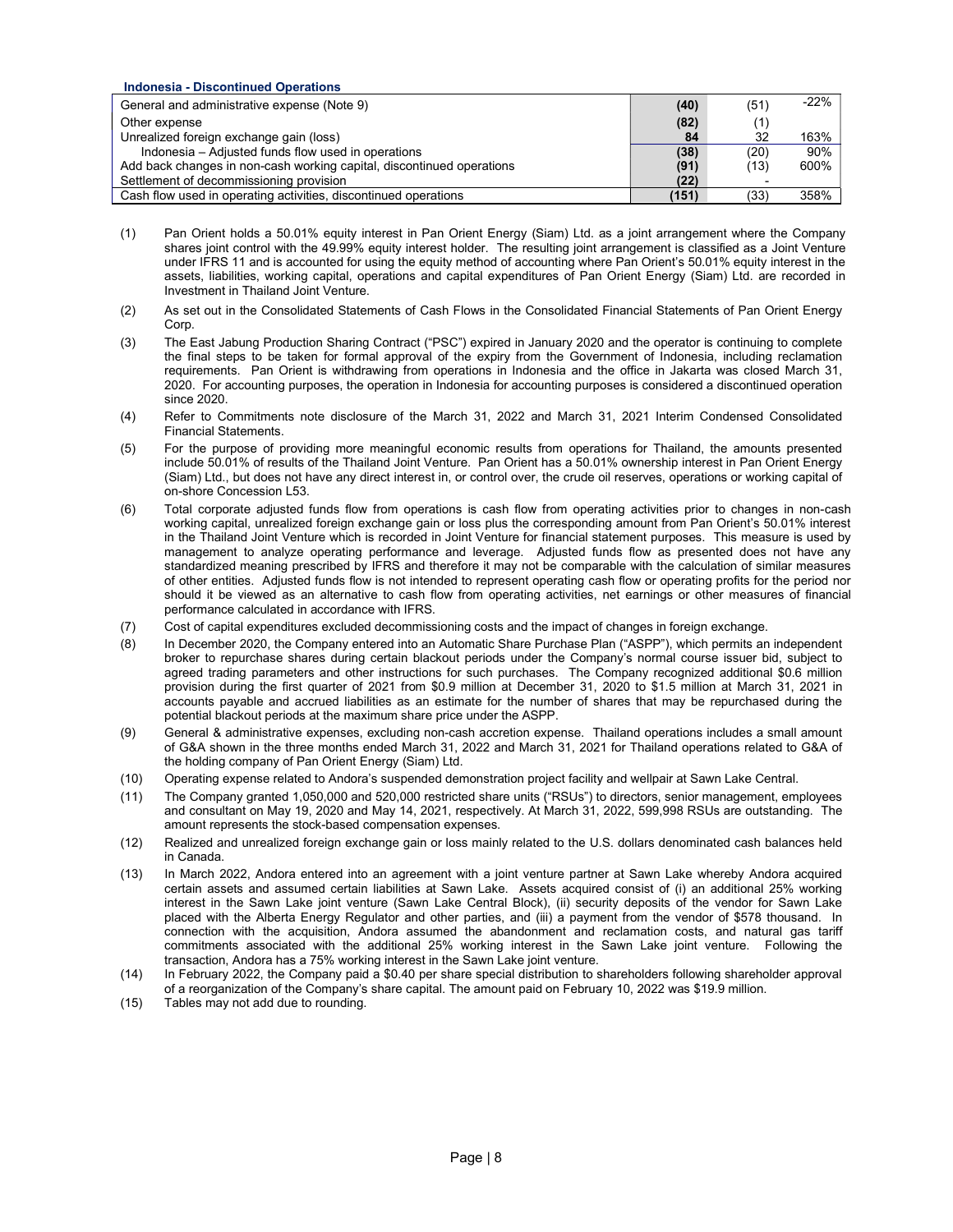# **HIGHLIGHTS**

## Thailand (net to Pan Orient's 50.01% equity interest in the Thailand Joint Venture)

- $\triangleright$  Net to Pan Orient's 50.01% equity interest in the Thailand Joint Venture, oil sales from Concession L53 in the first quarter of 2022 were 1,105 BOPD. Oil sales declined 23% from 1,426 BOPD in the fourth quarter of 2021 primarily due to natural declines related to flush production from workovers completed in late 2021 and delays in the commencement of the 2022 multi-well workover program.
- Adjusted Thailand funds flow from operations of \$5.7 million (\$57.19 per barrel) in the first quarter of 2022 compared with \$5.7 million (\$43.56 per barrel) in the fourth quarter of 2021. The average realized oil price per barrel increased 25% in the first quarter of 2022 to \$122.67 per barrel compared with \$98.02 in the fourth quarter of 2021.
- Thailand adjusted funds flow from operations funded \$1.3 million of Thailand exploration and development activities. Pan Orient's share of working capital and long-term deposits in Thailand at March 31, 2022 was \$7.9 million.

## Indonesia East Jabung Production Sharing Contract (Pan Orient is non-operator with a 49% ownership interest)

- Pan Orient is withdrawing from operations in Indonesia and the office in Jakarta was closed March 31, 2020. The East Jabung Production Sharing Contract expired in January 2020 and the operator is completing final steps to be taken for formal approval of the expiry from the Government of Indonesia, including reclamation requirements.
- $\triangleright$  Activities of the Company in Indonesia are reported in 2020 and 2021 as discontinued operations. Discontinued operations in Indonesia for the first quarter of 2022 were \$122 thousand of expenses and \$84 thousand in unrealized foreign exchange gains on currency exchange rates since the end of 2021.

Sawn Lake (Operated by Andora Energy Corporation, in which Pan Orient has a 71.8% ownership)

- For the first quarter of 2022, Pan Orient reports total operating expenses of \$66 thousand for Sawn Lake, primarily associated with maintaining the suspended Steam Assisted Gravity Drainage ("SAGD") facility and wellpair.
- In March 2022, Andora entered into an agreement with a joint venture partner at Sawn Lake whereby Andora acquired certain assets and assumed certain liabilities at Sawn Lake. Assets acquired consist of (i) an additional 25% working interest in the Sawn Lake joint venture (Sawn Lake Central Block), (ii) security deposits of the vendor for Sawn Lake placed with the Alberta Energy Regulator and other parties, and (iii) a payment from the vendor of \$578 thousand. In connection with the acquisition, Andora assumed the abandonment and reclamation costs, and natural gas tariff commitments associated with the additional 25% working interest in the Sawn Lake joint venture. Following the transaction, Andora has a 75% working interest in the Sawn Lake joint venture.
- An updated contingent bitumen resources evaluation effective March 31, 2022 is being prepared for Andora by an independent qualified reserves evaluator to evaluate all of Andora's Oil Sands Leases at Sawn Lake based on exploitation using SAGD.
- There is continued strength in Western Canada Select reference prices for heavy oil. At May 2, 2022, the price for Western Canada Select was Cdn\$118.42 per barrel and the forward market for Western Canada Select in 2024 was Cdn\$81.07 per barrel. Andora is considering alternatives to move the Sawn Lake project forward with minimum development costs to Andora, including partnership, farmout, sourcing additional funds, partial sale or outright sale, and achieve value for Andora and Pan Orient shareholders.

## Corporate

- Corporate adjusted funds flow from operations (including Pan Orient's 50.01% equity interest in the Thailand Joint Venture) in the first quarter of 2022 were \$4.5 million (\$0.09 per share) compared with \$4.4 million (\$0.09 per share) in the fourth quarter of 2021.
- $\triangleright$  Net income attributable to common shareholders for the first quarter of 2022 was \$3.5 million (\$0.07 income per share) compared with net income attributable to common shareholders for the fourth quarter of 2021 of \$3.0 million (\$0.06 per share).
- At the Annual and Special Meeting of Shareholders on January 18, 2022, shareholders approved the previously announced capital reorganization resulting in a \$0.40 per common share return of capital distribution to shareholders on February 10, 2022. The total amount of the distribution was \$19.9 million.
- Common shares outstanding were 49.8 million at March 31, 2022. Pan Orient has not repurchased any common shares in 2022 under its normal course issuer bid.
- Pan Orient continues to maintain a strong financial position with working capital and non-current deposits of \$11.5 million and no long-term debt at March 31, 2022. In addition, the Thailand Joint Venture has \$7.9 million in working capital and long-term deposits, net to Pan Orient's 50.01% equity interest, and Thailand funds flow from operations are expected to expand the Company's cash balance through the remainder of 2022.

# **OUTLOOK**

## **CORPORATE**

Pan Orient is currently engaged in the advanced stages of a due diligence process related to the sale of the Company's Thailand interests. We anticipate being in a position to make an announcement regarding this matter by the end of the second quarter 2022.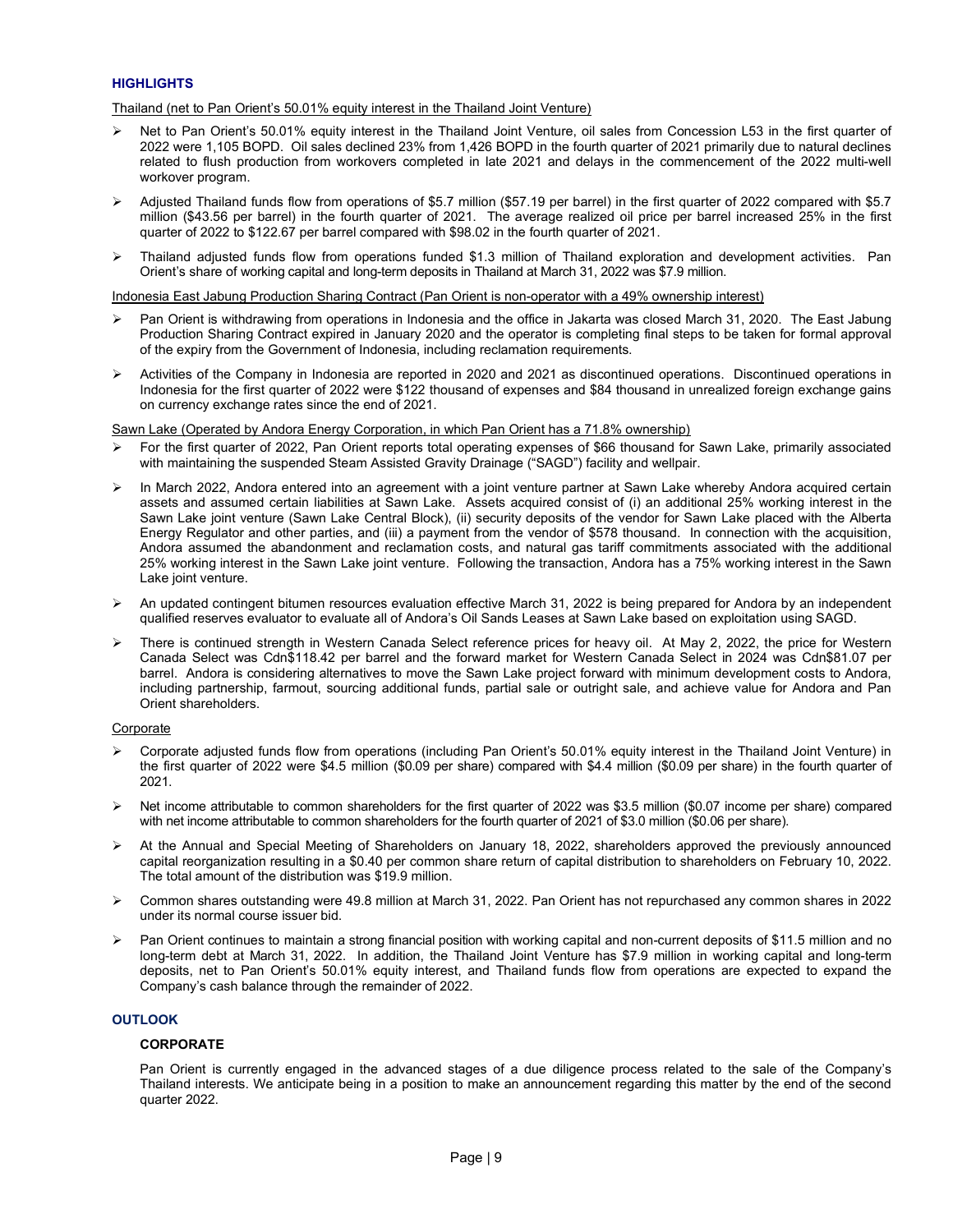## Net income from Thailand Joint Venture

The Company holds a 50.01% equity interest in Pan Orient Energy (Siam) Ltd. ("POS"), which is considered a Joint Venture under IFRS and is accounted for using the equity method. Pan Orient has a 50.01% ownership interest in Pan Orient Energy (Siam) Ltd., but does not have any direct interest in, or control over, the crude oil reserves, operations or working capital of Concession L53. Distributions received from the joint venture reduce the carrying amount of the investment whereas funding to the joint venture increases the carrying amount. The Company's profit or loss includes its share of the joint venture's profit or loss and the Company's other comprehensive income or loss includes its share of the joint venture's other comprehensive income or loss.

| Income from Joint Venture                | Three months ended March 31 |            |         |            |
|------------------------------------------|-----------------------------|------------|---------|------------|
| Pan Orient Energy (Siam) Ltd.            | 2022<br>2021                |            |         |            |
| (Net to Pan Orient 50.01%)               | \$000s                      | \$ per bbl | \$000s  | \$ per bbl |
| Crude oil revenue                        | 12.196                      | 122.67     | 8,986   | 73.82      |
| Government royalty                       | (618)                       | (6.22)     | (479)   | (3.93)     |
| Transportation expense                   | (244)                       | (2.45)     | (292)   | (2.40)     |
| Production and Operating expense         | (636)                       | (6.40)     | (756)   | (6.21)     |
| Field netback                            | 10,698                      | 107.60     | 7,459   | 61.27      |
| General and administrative               | (199)                       | (2.00)     | (238)   | (1.96)     |
| Foreign exchange gain                    |                             | 0.01       | 14      | 0.12       |
| Current income tax expense               | (4,806)                     | (48.34)    | (2,909) | (23.90)    |
| Adjusted funds flow from operations      | 5,694                       | 57.27      | 4,326   | 35.54      |
| Depletion, depreciation and amortization | (1,426)                     | (14.34)    | (2,206) | (18.12)    |
| Accretion                                | (15)                        | (0.15)     | (10)    | (0.08)     |
| Deferred tax recovery                    | 267                         | 2.69       | 47      | 0.39       |
| Net income                               | 4,520                       | 45.46      | 2,157   | 17.72      |
| Amortization of fair value adjustment    | (170)                       | (1.71)     | (255)   | (2.09)     |
| Net income from Joint Venture            | 4,350                       | 43.75      | 1,902   | 15.62      |

Note: Tables may not add due to rounding

## Crude oil revenue earned within Thailand Joint Venture, net to Pan Orient 50.01% equity interest

Oil sales from Concession L53 in Thailand averaged 1,105 BOPD during the three months ended March 31, 2022 compared to 1,353 BOPD during the first quarter of 2021. Oil sales revenue from Concession L53 was \$12.2 million for the three months ended March 31, 2022 compared to \$9.0 million in the first quarter of 2021. Revenue in the first quarter of 2022 was higher than the first quarter in 2021 due to higher realized price per barrel partially offset by lower oil sales. The realized price per barrel was \$122.67 for the three months ended March 31, 2022 compared to \$73.82 during the first quarter of 2021.

## Royalties expense incurred within Thailand Joint Venture, net to Pan Orient 50.01% equity interest

Royalties on Concession L53 are paid to the Thailand government and are based on production volumes per concession ranging from 5% on production of less than 2,000 BOPD to 15% on production over 20,000 BOPD.

#### Production and operating expense incurred within Thailand Joint Venture, net to Pan Orient 50.01% equity interest

Operating costs were \$0.6 million (\$6.40 per barrel) in the first quarter of 2022 compared to \$0.8 million (\$6.21 per barrel) in the first quarter of 2021. On a per barrel basis, operating expenses were higher in the first quarter of 2022 compared to 2021 due to lower production volumes in 2022 and fixed costs that did not decline with production volume.

#### Tax expense incurred within Thailand Joint Venture, net to Pan Orient 50.01% equity interest

Petroleum income tax in Thailand Joint Venture is 50% of taxable income which is calculated based on adjusted funds flow from operations less capital expenditures (deductible at varying rates), special remuneratory benefit tax ("SRB"), and other permitted deductions. Current income tax expense was \$5.7 million for the three months ended March 31, 2022 compared to \$4.3 million during the first quarter of 2022. Current income tax increased due to higher taxable income resulted from higher realized prices in 2022.

Thailand SRB is a tax at sliding scale rates of 0 - 75% applied on a concession-by-concession basis to petroleum profits as defined in Thai tax legislation which includes deductions for expenses and capital spent. The rate is principally determined by revenue for the concession (production and pricing) but is subject to other adjustments such as changes in Thailand's consumer and wholesale price indices and cumulative meters drilled on the concession. There was no SRB tax paid since inception to date for Concessions L53 and because of the numerous factors involved in the SRB calculation, it is uncertain if SRB will be payable on the concession.

#### Depletion, Depreciation & Amortization ("DD&A") incurred within Thailand Joint Venture, net to Pan Orient 50.01% equity interest

Depletion is provided on costs accumulated using the unit-of production method based on an independent engineering estimate of the Thailand Joint Venture's share of proved plus probable reserves, before royalties. DD&A was \$14.34 for the three months ended March 31, 2022 compared to \$18.12 per barrel for the three months ended March 31, 2021. On a per barrel basis, the DD&A was overall lower in 2022 than in 2021 due to lower cost base subject to depletion.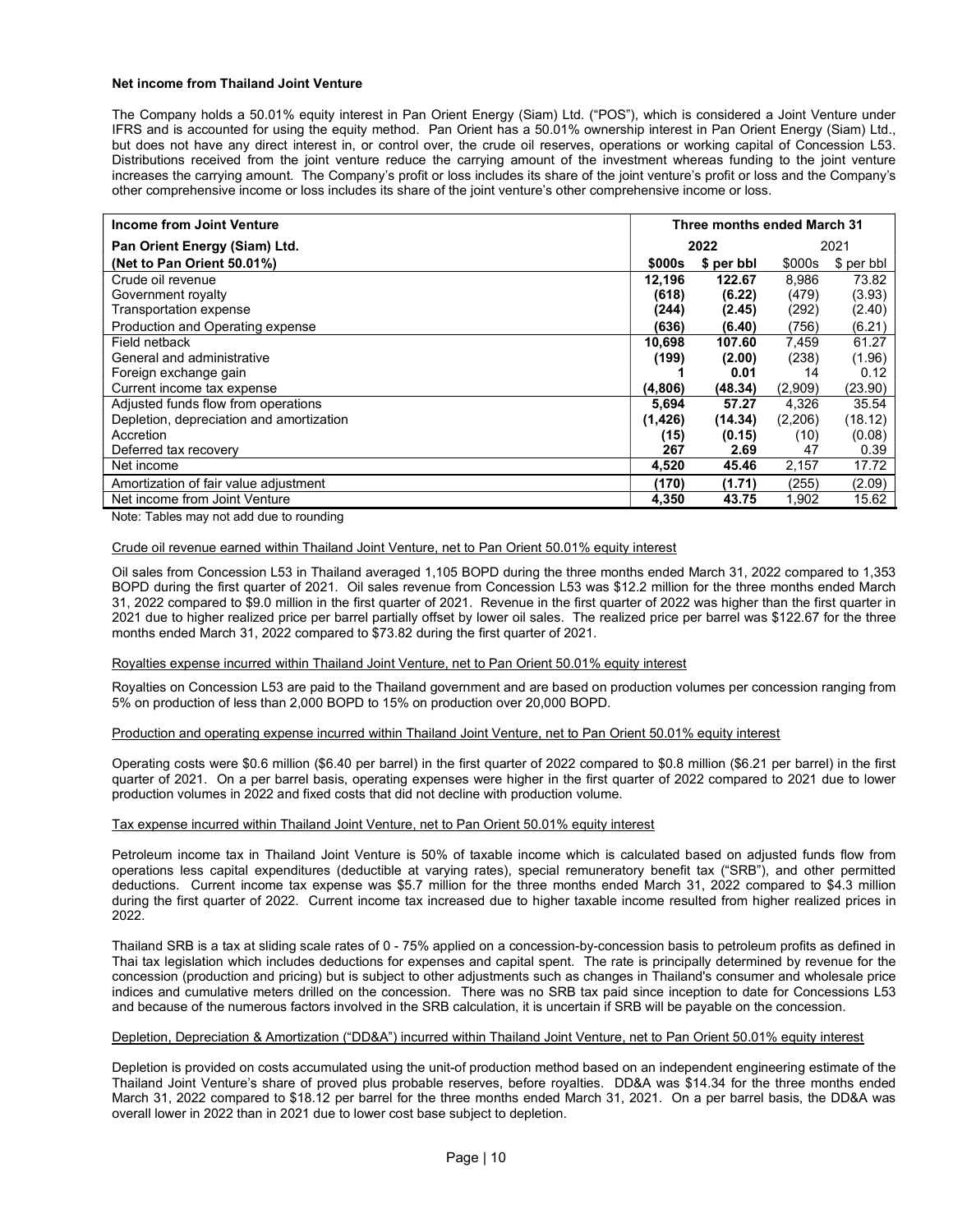|                                                                                  | Three months ended |      |
|----------------------------------------------------------------------------------|--------------------|------|
|                                                                                  | March 31           |      |
| (\$thousands)                                                                    | 2022               | 2021 |
| $Canada$ $(1)$                                                                   | 584                | 520  |
| Thailand (excluding Thailand Joint Venture)                                      |                    | 9    |
| G&A expense from continuing operations                                           | 592                | 529  |
| G&A expense from discontinued operations - Indonesia                             | 40                 | 51   |
| Share of G&A from Thailand Joint Venture <sup>(3)</sup>                          | 216                | 238  |
| Total G&A attributable to the economic interests of Pan Orient (including 50.01% |                    |      |
| Interest in Thailand Joint Venture)                                              | 848                | 818  |

(1) G&A, net of overhead recoveries, represents the portion of Pan Orient's G&A expenses charged by Andora, as operator, to the Sawn Lake joint venture operations and capital projects. Overhead recoveries were \$4 thousand and \$5 thousand for the three months ended March 31, 2022 and 2021.

#### Capital Expenditures

|                                                                                                  |            | Three months ended March 31 |        |            |  |
|--------------------------------------------------------------------------------------------------|------------|-----------------------------|--------|------------|--|
|                                                                                                  | 2022       |                             |        | 2021       |  |
|                                                                                                  | <b>Net</b> |                             |        | <b>Net</b> |  |
|                                                                                                  |            | wells                       |        | wells      |  |
| Capital expenditures $(1)$                                                                       | \$000s     | drilled                     | \$000s | drilled    |  |
| Share of Thailand joint venture capital expenditures (2)                                         | 1.336      |                             | 1.829  |            |  |
| Total capital expenditures attributable to the economic interest of Pan Orient (including        |            |                             |        |            |  |
| 50.01% interest in Thailand Joint Venture)                                                       | 1.336      |                             | 1.829  |            |  |
| Excluded decommissioning costs and the impact of changes in foreign currency translation.<br>(1) |            |                             |        |            |  |

(2) Pan Orient's 50.01% share of capital expenditures in the Thailand Joint Venture are accounted for using the equity method as an Investment in Joint Venture. Pan Orient has a 50.01% ownership interest in Pan Orient Energy (Siam) Ltd., but does not have any direct interest in, or control over, the crude oil reserves or operations of on-shore Concession L53.

#### Thailand

Capital expenditures related to Thailand Joint Venture were \$1.3 million for the three months ended March 31, 2022 consisted of workover activities, equipment inventory purchases, capitalized general and administrative expenses and other development activities.

#### Liquidity and Capital Resources

Pan Orient's capital program for the 50.01% share of the Thailand Joint Venture was \$1.3 million for the three months ended March 31, 2022 and was financed from existing working capital and adjusted funds flow from operations within the Thailand Joint Venture. At March 31, 2022 the Company's working capital plus non-current deposits was \$11.5 million compared to \$32.1 million at December 31, 2021. The Company had estimated outstanding capital commitments of \$1.6 million at March 31, 2022. In addition to Pan Orient's consolidated working capital and non-current deposits, its investment in the Thailand Joint Venture includes \$7.9 million of its share of working capital and non-current deposits and \$2.9 million of equipment inventory to be utilized for future operations of the Thailand Joint Venture.

Non-current deposits of \$0.8 million at March 31, 2022 consisted of deposits placed with the Alberta energy regulator in Canada for the interests of Andora at Sawn Lake. The estimated decommissioning provision for Andora at March 31, 2022 for wells and facilities in Canada is \$1.6 million. The estimated decommissioning provision for Indonesia discontinued operations at March 31, 2022 is \$1.0 million.

#### Share Capital

| Outstanding (thousands) | May 10, 2022 | March 31, 2022 | December 31, 2021 |
|-------------------------|--------------|----------------|-------------------|
| Common shares           | 49.794       | 49.794         | 49.794            |
| Stock options           | 2.865        | 2.865          | 2,865             |
| Total                   | 52,659       | 52,659         | 52,659            |

In February 2022, the Company paid a \$0.40 per share special distribution to shareholders following shareholder approval of a reorganization of the Company's share capital. The amount paid on February 10, 2022 was \$19.9 million.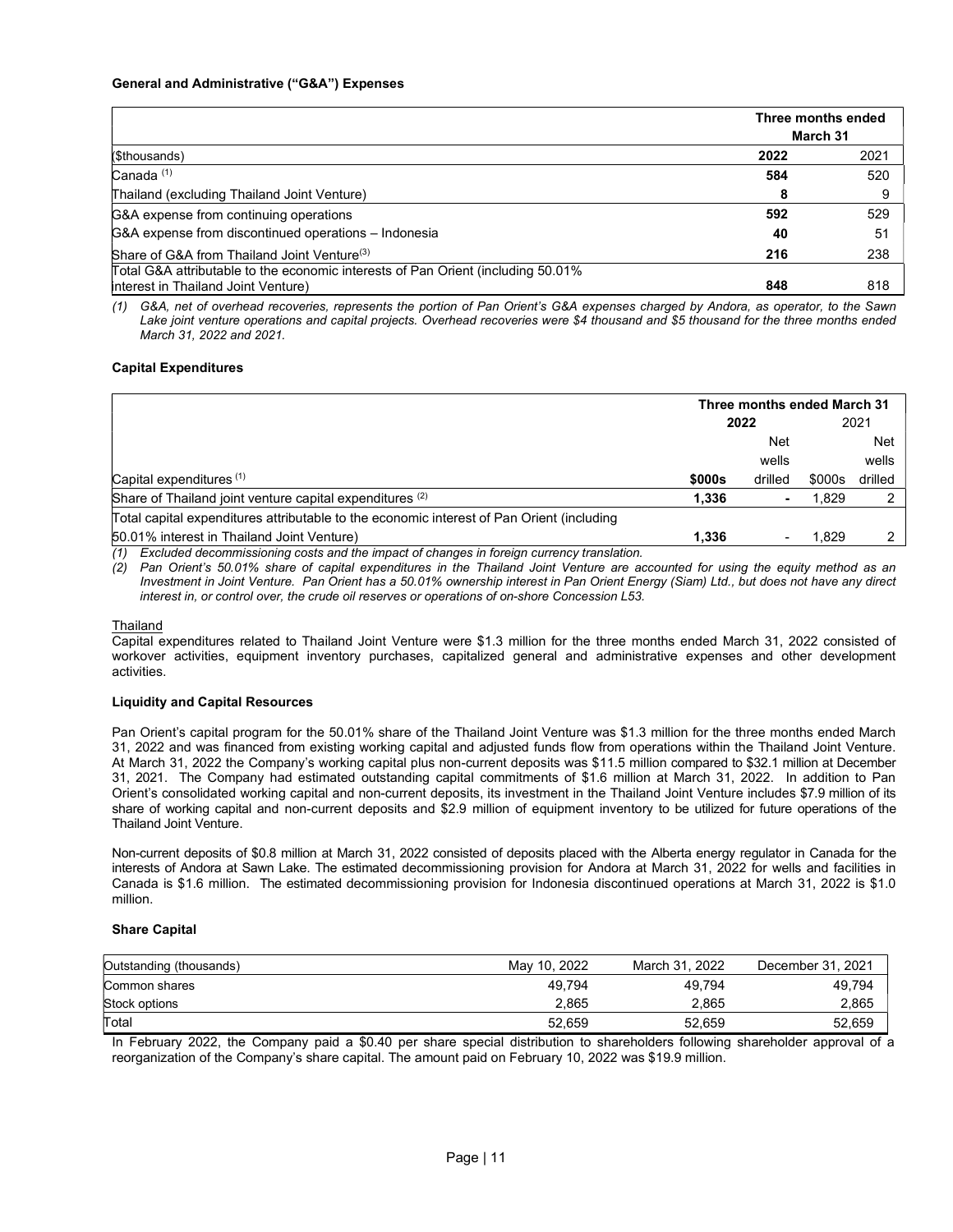# Foreign Exchange

The Company's reporting currency is the Canadian dollar and its functional currencies are the Canadian dollar, the Thai baht and the U.S. dollar. In each reporting period, the changes in the values of the Thai baht and U.S. dollar relative to the Company's reporting currency are recognized. The period end rates used to translate the Company's Thai baht and U.S. dollar denominated financial statement items for the reporting periods as specified are as follows:

|                             | 2022  | 2021  |       |       |       |       | 2020  |                |
|-----------------------------|-------|-------|-------|-------|-------|-------|-------|----------------|
|                             | Q1    | Q4    | Q3    | Q2    | Q1    | Q4    | Q3    | Q <sub>2</sub> |
| Rate at end of period       |       |       |       |       |       |       |       |                |
| Thai baht / Cdn \$ exchange | 26.25 | 25.76 | 26.24 | 25.47 | 24.47 | 23.09 | 23.27 | 22.25          |
| Cdn \$ / US \$ exchange     | .25   | 1.27  | 1.27  | 1.24  | 1.26  | 1.27  | 1.33  | 1.36           |

The Company holds U.S. dollars within Canada to meet U.S. dollar cash requirements of its foreign operations and at March 31, 2022 the Company held \$10.2 million (December 31, 2021: \$14.4 million) denominated in U.S. dollars as cash and cash equivalents.

Thailand Joint Venture operations use Thai baht as their functional currencies for reporting. The currency is translated into Canadian dollars at each reporting period end with the unrealized translation gain or loss recognized in accumulated other comprehensive income or loss ("AOCI" or "AOCL").

Accumulated Other Comprehensive Income or Loss in the consolidated statement of financial position is reported as follows:

|                                                                          | Three months ended |         |  |
|--------------------------------------------------------------------------|--------------------|---------|--|
|                                                                          | March 31           |         |  |
| (\$thousands)                                                            | 2022               | 2021    |  |
| AOCI (AOCL), beginning of period                                         | (367)              | 2,268   |  |
| Unrealized foreign currency translation loss from Thailand Joint Venture | (484)              | (1,369) |  |
| AOCI (AOCL), end of period                                               | (851)              | 899     |  |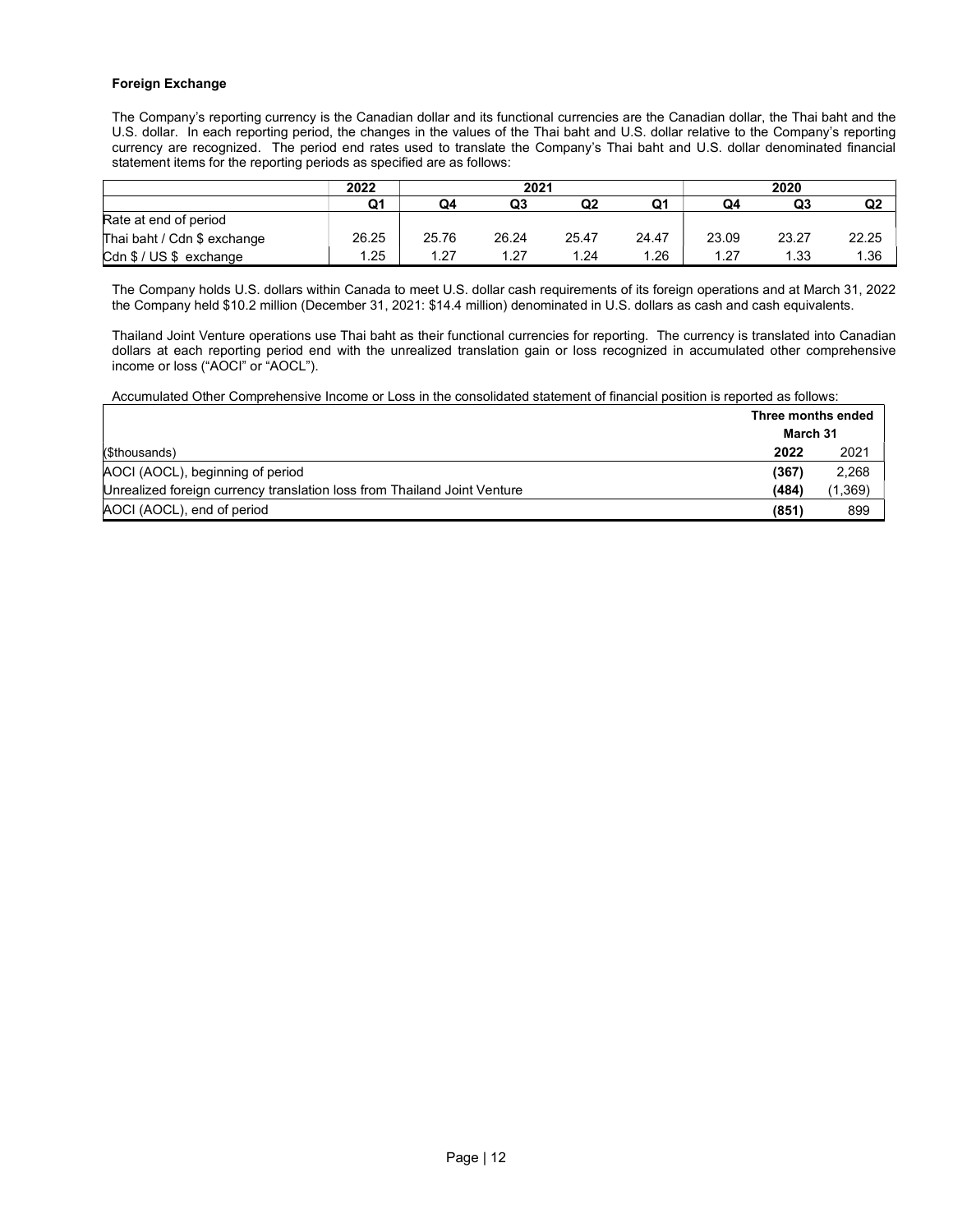# Summary of Quarterly Results

|                                                           | 2022    | 2021    |                |                |         |         |                |                |
|-----------------------------------------------------------|---------|---------|----------------|----------------|---------|---------|----------------|----------------|
|                                                           | Q1      | Q4      | Q <sub>3</sub> | Q <sub>2</sub> | Q1      | Q4      | Q <sub>3</sub> | Q <sub>2</sub> |
| Financial (\$thousands) except as indicated (1)           |         |         |                |                |         |         |                |                |
| Interest revenue                                          | 4       | 13      | 17             | 12             | 6       | 18      | 69             | 23             |
| Cash flow used in operating activity, continuing          |         |         |                |                |         |         |                |                |
| bperations                                                | (967)   | (1,212) | (227)          | (620)          | (991)   | (597)   | (355)          | (591)          |
| Cash flow used in operating activity, discontinued        |         |         |                |                |         |         |                |                |
| operations <sup>(2)</sup>                                 | (151)   | (10)    | (7)            | (103)          | (33)    | (46)    | (42)           | (181)          |
| Total assets                                              | 44,276  | 60,708  | 57,512         | 54,799         | 54,427  | 56,233  | 56,879         | 58,967         |
| Working capital & non-current deposits                    | 11,513  | 32,048  | 28,443         | 29,542         | 23,415  | 23,577  | 26,411         | 24,801         |
| Shares outstanding (thousands)                            | 49,794  | 49,794  | 49,794         | 49,881         | 50,303  | 51,744  | 52,077         | 52,175         |
| Net income (loss) from continuing operations $(3)$        | 3,553   | 3,190   | 3,643          | 1,518          | 1,160   | (463)   | (1,052)        | (1,737)        |
| Net income (loss) from discontinued operations (3)        | (39)    | (239)   | (771)          | (2)            | (20)    | 46      | (11)           | 703            |
| Total net income (loss) $(3)$                             | 3,514   | 2,951   | 2,872          | 1,516          | 1,140   | (417)   | (1,063)        | (1,034)        |
| Per share basic and diluted (\$)                          | 0.07    | 0.06    | 0.06           | 0.03           | 0.02    | (0.04)  | (0.02)         | (0.02)         |
| Operations (\$thousands), including 50.01% equity         |         |         |                |                |         |         |                |                |
| Interest in Thailand Joint Venture                        |         |         |                |                |         |         |                |                |
| Daily oil sales (BOPD) net to Pan Orient (4)              | 1,105   | 1,426   | 1,402          | 1,399          | 1,353   | 1,491   | 1,114          | 1,060          |
| Total corporate adjusted funds flow from operations $(5)$ | 4,494   | 4,420   | 5,008          | 3,880          | 3,382   | 1,528   | 2,410          | 1,205          |
| Capital expenditures <sup>(6)</sup>                       | 1,336   | 853     | 1,273          | 1,848          | 1,829   | 1,644   | 3,410          | 1,415          |
| Total corporate adjusted funds flow from (used in)        |         |         |                |                |         |         |                |                |
| operations (\$/bbl) (5)                                   |         |         |                |                |         |         |                |                |
| Realized crude oil price                                  | 122.67  | 98.03   | 88.74          | 78.43          | 73.82   | 56.95   | 53.38          | 40.49          |
| Royalties                                                 | (6.22)  | (5.24)  | (4.74)         | (4.23)         | (3.93)  | (3.06)  | (2.77)         | (2.02)         |
| Transportation & operating                                | (8.95)  | (8.25)  | (7.67)         | (7.74)         | (8.61)  | (10.27) | (10.24)        | (10.16)        |
| Field Netback - Thailand Joint Venture                    | 107.60  | 84.54   | 76.33          | 66.47          | 61.27   | 43.63   | 40.37          | 28.31          |
| Operating expense - Andora <sup>(7)</sup>                 | (0.66)  | (0.45)  | (0.64)         | (0.76)         | (0.35)  | (0.39)  | (0.91)         | (0.65)         |
| General and administrative <sup>(8)</sup>                 | (8.30)  | (6.81)  | (5.63)         | (5.76)         | (6.71)  | (6.65)  | (7.07)         | (8.53)         |
| Stock-based compensation expense on restricted            |         |         |                |                |         |         |                |                |
| share units                                               | (2.69)  | (2.86)  | (2.15)         | (1.99)         | (0.81)  | (1.14)  | (1.48)         | (0.78)         |
| Exploration and other expense (recovery)                  | (0.82)  | (1.25)  | 0.02           | (0.02)         | (0.01)  | 0.01    | 0.02           | 6.97           |
| Interest income                                           | 0.04    | 0.10    | 0.14           | 0.10           | 0.05    | 0.15    | 0.67           | 0.30           |
| Foreign exchange gain (loss)                              | (1.63)  | (0.74)  | 3.72           | (2.20)         | (1.77)  | (6.55)  | (4.08)         | (7.70)         |
| Current income tax expense                                | (48.34) | (38.85) | (32.43)        | (25.36)        | (23.90) | (17.91) | (4.00)         | (5.42)         |
| Total corporate adjusted funds flow from operations       | 45.20   | 33.68   | 39.36          | 30.49          | 27.78   | 11.15   | 23.52          | 12.49          |

(1) Amounts presented were set out in the Consolidated Financial Statements of Pan Orient Energy Corp.

(2) Activities of the Company in Indonesia are reported as discontinued operations.

(3) Net income (loss) attributed to common shareholders.

(4) Oil revenue generated within the Thailand Joint Venture, net to Pan Orient.

- (5) Total corporate adjusted funds flow from operations is cash flow from operating activities prior to changes in non-cash working capital, unrealized foreign exchange gain or loss, settlement of decommissioning provision plus the corresponding amount from Pan Orient's 50.01% interest in the Thailand Joint Venture which is recorded in Investment in Joint Venture for financial statement purposes and funds flow from (used in) operations from discontinued operation in Indonesia. This measure is used by management to analyze operating performance and leverage. Adjusted funds flow as presented does not have any standardized meaning prescribed by IFRS and therefore it may not be comparable with the calculation of similar measures of other entities. Adjusted funds flow is not intended to represent operating cash flow or operating profits for the period nor should it be viewed as an alternative to cash flow from operating activities, net earnings or other measures of financial performance calculated in accordance with IFRS.
- (6) Including the 50.01% interest in the Thailand Joint Venture and discontinued operations in Indonesia. Excluding decommissioning costs and impact of change in foreign exchange rates.
- (7) Operating expense related to Andora's suspended demonstration project facility and well pair at Sawn Lake Central. These expenses were previously capitalized prior to the E&E impairment recorded during the first quarter of 2020.
- (8) General and administrative costs excluding accretion expense on decommissioning costs.
- (9) Tables may not add due to rounding.

Q2 2020 – Total corporate adjusted funds flow from operations of \$1.2 million. Net to Pan Orient's 50.01% equity interest in the Thailand Joint Venture, adjusted funds flow from operations of \$2.0 million with average daily oil sales from Concession L53 of 1,060 BOPD (\$20.91 per barrel) and working capital and long-term deposits at June 30, 2020 of \$6.6 million. Net loss attributable to common shareholders was \$1.0 million (\$0.02 loss per share) for the quarter. Pan Orient's share of Thailand Joint Venture capital expenditures was \$1.4 million mainly related to the drilling of L53-BB1 exploration well, workover activities, equipment inventory purchases, capitalized general and administrative expenses and other development activities. At June 30, 2020, working capital and non-current deposits (including the Thailand Joint Venture) totaled \$31.4 million and the Company had no long-term debt.